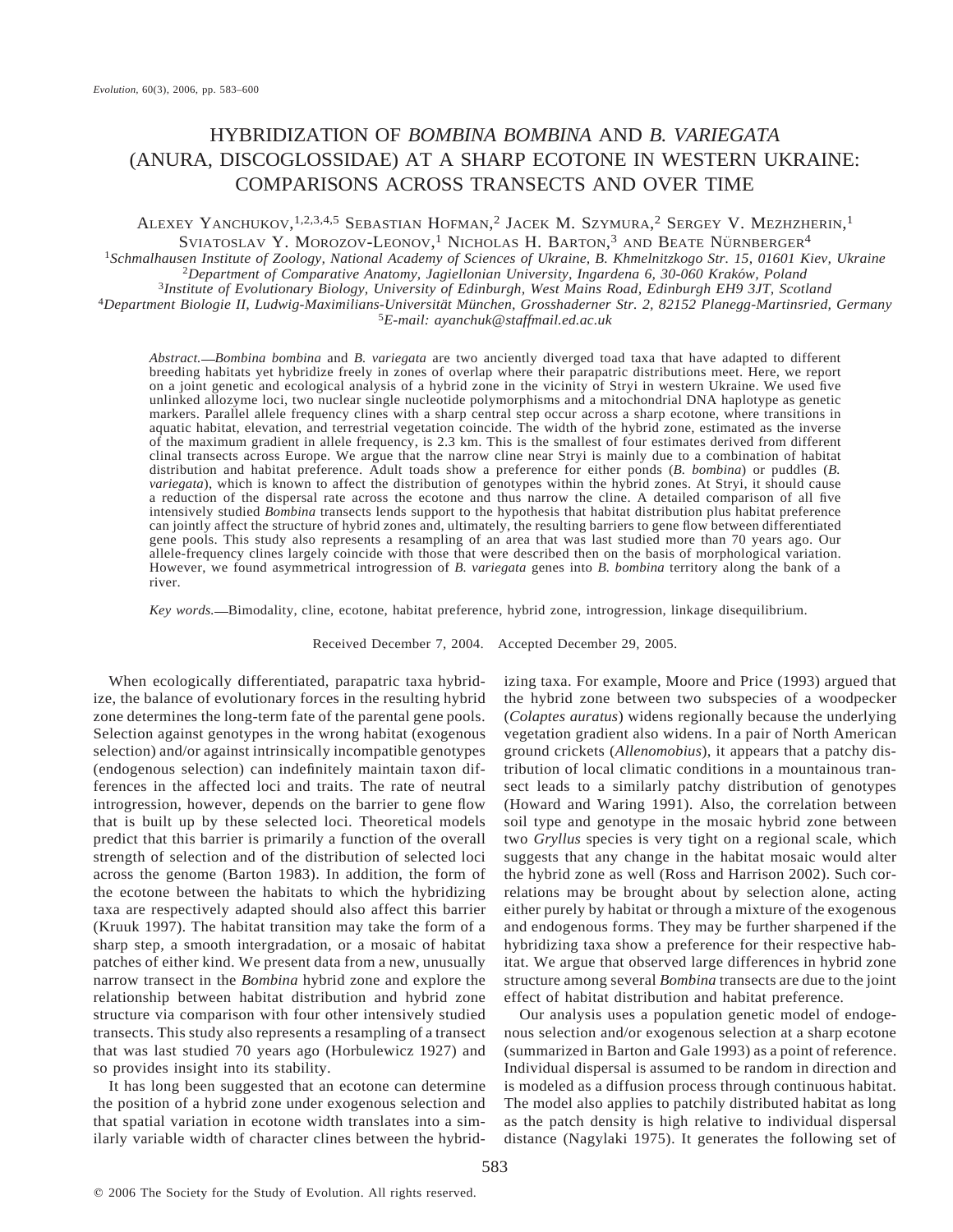

FIG. 1A. Locations of the studies on *Bombina* hybrid zone in eastern Europe. Numbering is given in historical order: 1, Kraków; 2, Mátra Mountains; 3, Przemyśl; 4, Pešćenica (outside the map area); 5, Apahida; 6, Stryi.

predictions. At a single locus, selection of either kind establishes smooth, stable clines in allele frequency (Slatkin 1973; Barton and Gale 1993; Kruuk et al. 1999a). The width of the cline increases with the individual dispersal distance and decreases with selection strength (Slatkin 1973). The dispersal of unrecombined genotypes into a hybrid zone is the main source of linkage disequilibria in the zone's center. These statistical associations among loci generate interactions among selected loci that increase the effective selection on any one locus. This produces even steeper clines and, possibly, sharp central steps in allele frequencies that are flanked by shallower gradients on either side (Barton 1983). Moreover, linkage disequilibria impose clinal variation and even stepped clines on neutral loci; the total genomewide selection generates a barrier to gene flow for neutral variants, which retards but cannot ultimately prevent their introgression into the opposite gene pool.

Based on this model, the strengths of evolutionary forces in the hybrid zone can be estimated from allelic variation at marker loci (Barton and Gale 1993); linkage disequilibrium in the zone's center and cline width inform us about the dispersal range and the effective strength of selection per locus. From the existence of a central step and the shallow tails of introgression at the edges, we can infer the relative strengths of locus-specific versus indirect selection and the overall barrier to gene flow. Moreover, heterozygote deficits within hybrid populations may point to the recent arrival of immigrants with a different genetic makeup, assortative mating, and/or strong selection.

In the case of exogenous selection, habitat distributions and individual dispersal patterns other than those assumed above have been shown to affect the structure of hybrid zones (e.g., Slatkin 1973; Kruuk 1997; Cain et al. 1999). Even in the case of random movement, a gradual habitat transition as opposed to a sharp environmental step should produce wider allele frequency clines (Slatkin 1973; Kruuk 1997). The general effect of a habitat preference is to produce a closer match between the habitat and genotype distributions (Kruuk 1997). If, in fact, two types of habitat are juxtaposed along a sharp ecotone, then a habitat preference leads to a reduction of dispersal across the ecotone relative to movement among habitat patches on either side. As a consequence, cline width will shrink relative to the expectation from random movement. On the other hand, if the habitat types are intermingled in a spatial mosaic, then the preference allows a greater proportion of relatively pure genotypes of either kind to disperse into the center of the hybrid zone along a chain of preferred habitat patches. As a consequence, neighboring habitat patches of opposite type might show marked differences in allele frequency. This generates a statistically noisier cline that is wider on average than it would be if the organisms moved randomly (MacCallum et al. 1998). This combined effect of habitat preference and habitat distribution affects the rate at which neutral loci dissociate from the selected genetic background and hence their rate of introgression into the opposite gene pool. It may also affect the rate of introgression of universally favored alleles, although they are expected to cross a hybrid zone fairly rapidly in any case (Barton 1979).

A comparison of hybrid zones between the fire-bellied toads *Bombina bombina* and *B. variegata* is ideally suited to investigate the hypothesis that habitat preference and habitat distribution jointly affect the dynamics of hybrid zones. These taxa are adapted to different kinds of habitat. The fire-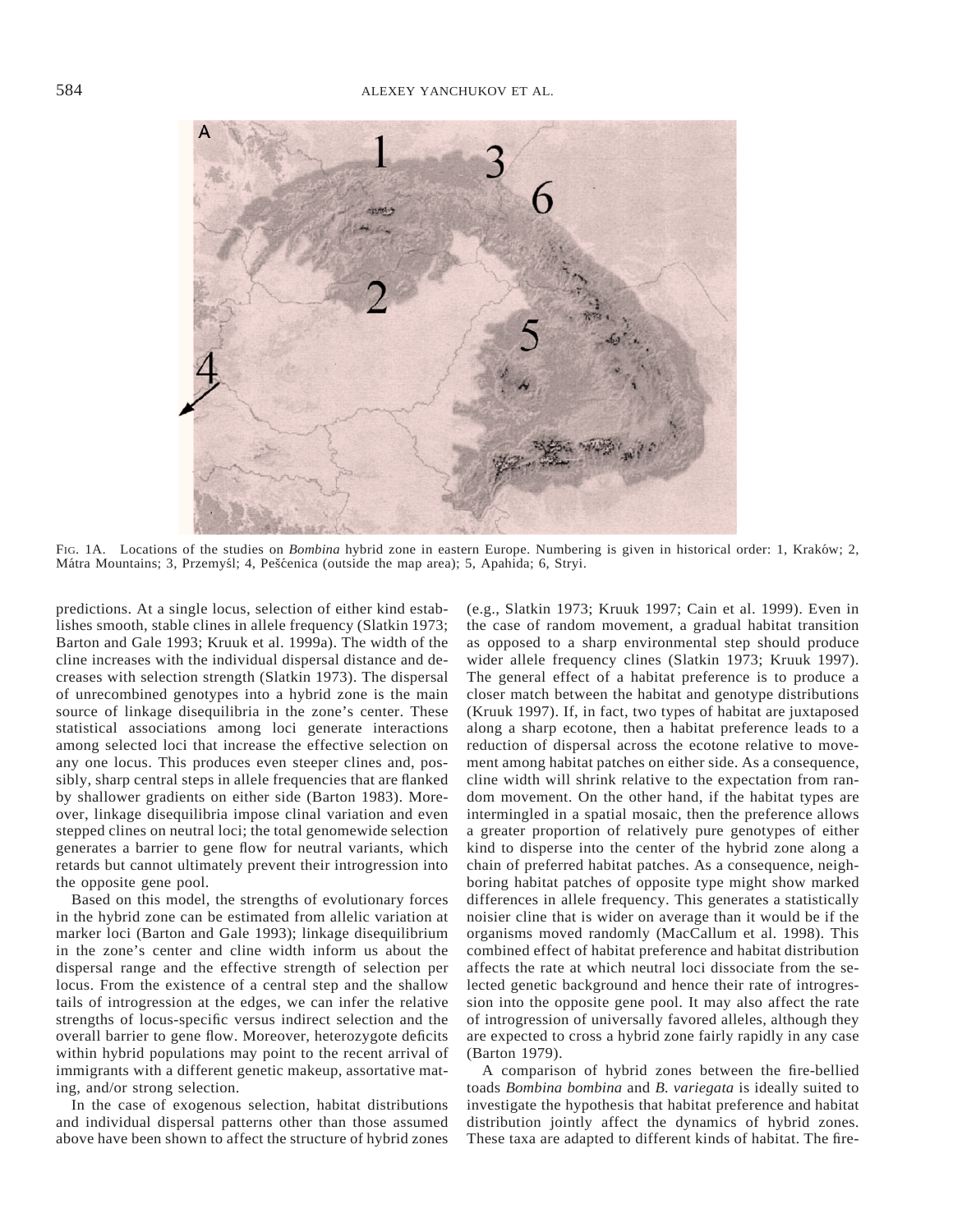

FIG. 1B. Map of the study area. Dark portions of the pie diagrams represent the mean frequency of *B. variegata* alleles over all loci. Gray pie diagrams represent sites that were not included in the main cline fit. Shaded area represents forest vegetation. Capital letters indicate the following locations: A, Bolekhiv; B, Dolishnie; C, Myrtiuky; D, Stankiv; E, Zhydachiv. The curved stippled lines show Horbulewicz's (1927) belt outside which only morphologically pure specimens were found. The straight stippled line in this and in (C) is our approximation of the center of morphological hybrid zone in 1920s from his data.

bellied toad, *B. bombina,* reproduces in semipermanent ponds, whereas the yellow-bellied toad, *B. variegata*, is a specialist for ephemeral breeding sites. Relative to *B. bombina*, it lays a smaller number of larger eggs (Rafinska 1991) that are distributed in several batches across a given habitat patch and give rise to more rapidly developing tadpoles. Bouts of reproduction are triggered by heavy rainfall during an extended breeding period, and water temperature serves as the proximate cue for choosing a particular oviposition site (Barandun and Reyer 1998). Moreover, due to their sturdier skeleton and thicker skin (Czopkowa and Czopek 1955), *B. variegata* adults seem better adapted to dispersal over land in search for newly available breeding sites. In contrast, *B. bombina* expresses many traits that are seemingly adaptive for reproduction in ponds. The larvae possess a high tail fin and show relatively quiescent behavior (Reichwaldt 1999; Vorndran et al. 2002), that is, traits that are typical of tadpoles in predator-rich habitats. Moreover, the males produce much louder calls and often form large choruses, which presumably attract females from a distance.

On a broader scale, the parapatric distribution ranges of the taxa differ in topography. *Bombina bombina* inhabits the lowlands of Central and Eastern Europe, whereas *B. variegata* is found at higher elevations in the Balkan and Carpathian Mountains. Hybrid zones typically form at altitudinal transitions (Fig. 1A), which are often associated transitions from forested to open terrain. Within them, the distribution of forest cover can play an important role. In the Pešćenica hybrid zone in Croatia, *B. bombina* alleles were less frequent in forested sites than in those nearby in open, arable land, after controlling for the effects of aquatic habitat (MacCallum 1994). This fits the observation that *B. bombina* requires exposed, warm breeding sites for successful larval development (Günther and Schneeweiss 1996; B. Nürnberger, F. Zajitschek, S. Zajitschek, and G. Mara, unpubl. ms).

Evidence for an adult habitat preference comes from the joint genetic and ecological analyses of two *Bombina* hybrid zones (Pešćenica and Apahida, Romania; MacCallum et al. 1998; Vines et al. 2003). There, correlations between allele frequencies and aquatic habitat existed on a spatial scale that is smaller than the per season dispersal radius of the animals. If toads moved into breeding sites at random, one would have to postulate implausibly strong selection on adults to explain this pattern. Of course, this conclusion does not rule out an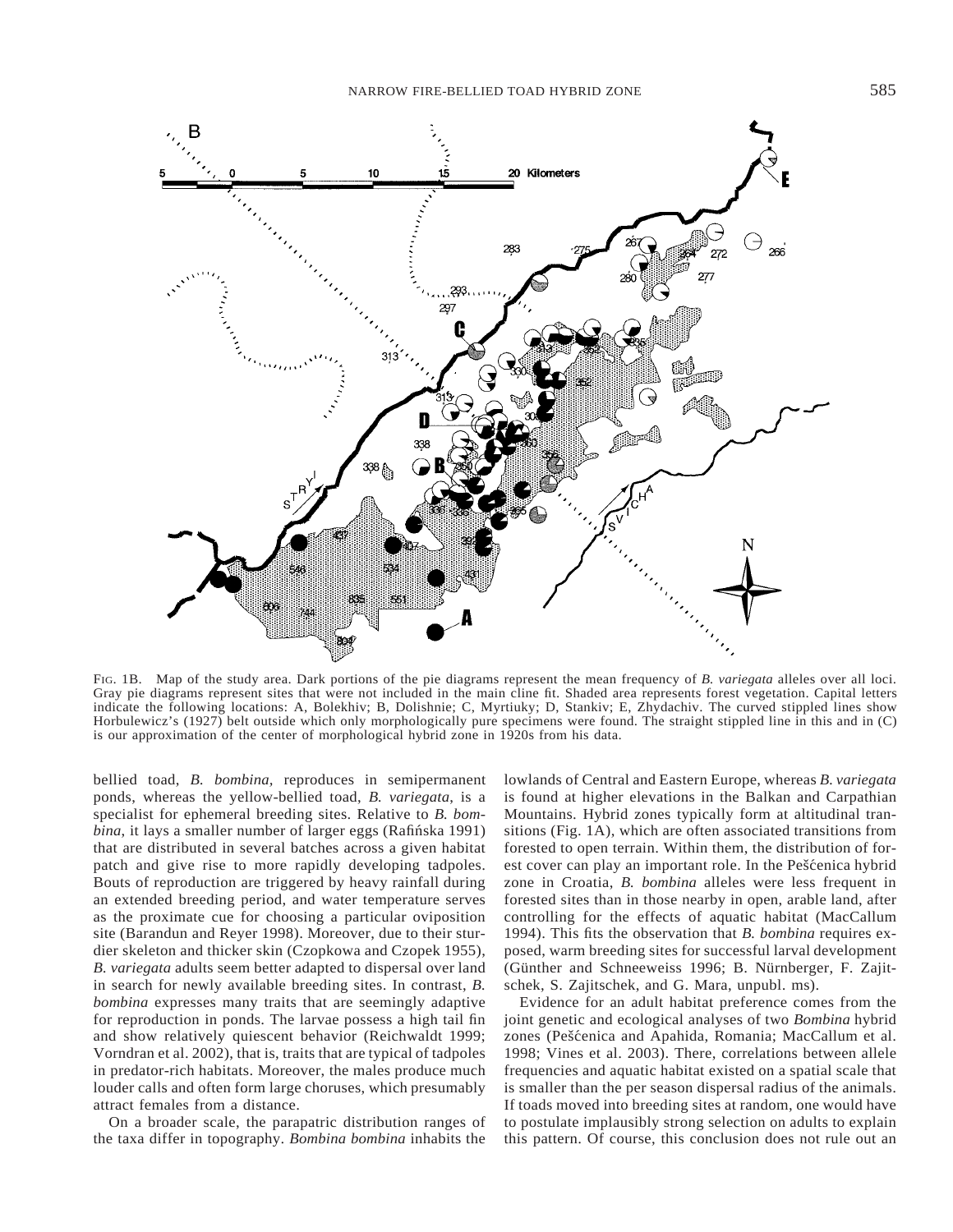

FIG. 1C. Surface approximation: continuous white line shows the center of the hybrid zone inferred from the data on allele frequencies in (B). Numbers indicate elevations (m a.s.l.).

added contribution from habitat-specific natural selection. In fact, it is most likely that the *Bombina* hybrid zone is maintained by a combination of exogenous (Szymura 1993) and endogenous selection (Kruuk et al. 1999b).

There has been a long-standing interest in *Bombina* hybridization (Méhely 1892), and detailed studies on particular transects were carried out decades ago, so that we can directly investigate the stability of these transects by resampling them. The comparison at two transects near Kraków and Przemyśl in Poland revealed that their position did not change between samplings 13 years and more than 50 years apart, respectively (Horbulewicz 1933; Michałowski 1958; Szymura and Barton 1991). Here, we present a new genetic analysis of a transect in the Stryi River valley in Ukraine that was last sampled by Horbulewicz (1927). Other previously studied transects featured either smooth clinal transitions (near Przemyśl, Poland; Szymura and Barton 1986, 1991), clinal transitions with a mosaic structure in the center (near Kostajnica and Pešćenica, Croatia; Szymura 1993; Mac-Callum et al. 1998), or a large-scale mosaic without a clinal component (near Apahida, Romania; Vines et al. 2003). The Stryi transect neatly adds the opposite endpoint to this spectrum: it combines a sharp ecotone with the smallest cline width found to date in a *Bombina* hybrid zone. Our detailed comparison of all these transects lends support to the hypothesis that habitat preference interacts with habitat distribution to determine the current shape and, ultimately, the fate of hybrid zones.

### MATERIALS AND METHODS

# *Study Area*

During the spring and summer seasons of 2000–2003, adult toads were sampled from the water bodies in an area of 30  $\times$  40 km in the western Ukraine, on the right bank of the Stryi River, around the towns of Stryi and Morshyn (Fig. 1B). This area is adjacent to the region sampled extensively by Horbulewicz (1927) and was examined by Scherbak and Scherban (1980). Both studies provided evidence for the occurrence of morphologically intermediate individuals. The landscape consists mainly of forested (45%) and agricultural lands (50%), some of it under traditional crop growing and grazing, but also with a large proportion of abandoned fields. The elevation ranges from 190 to 400 m above sea level. There are two main types of forest, a mixed *Fagus*-*Abies*-*Picea*-*Acer* association found on the brown soils at higher elevations and lowland *Quercus*-*Fagus* forest on alluvial soil in the river valley. The sampling sites were small ponds, drainage ditches, flooded streamside meadows, and puddles in the small ground depressions or more often wheel ruts on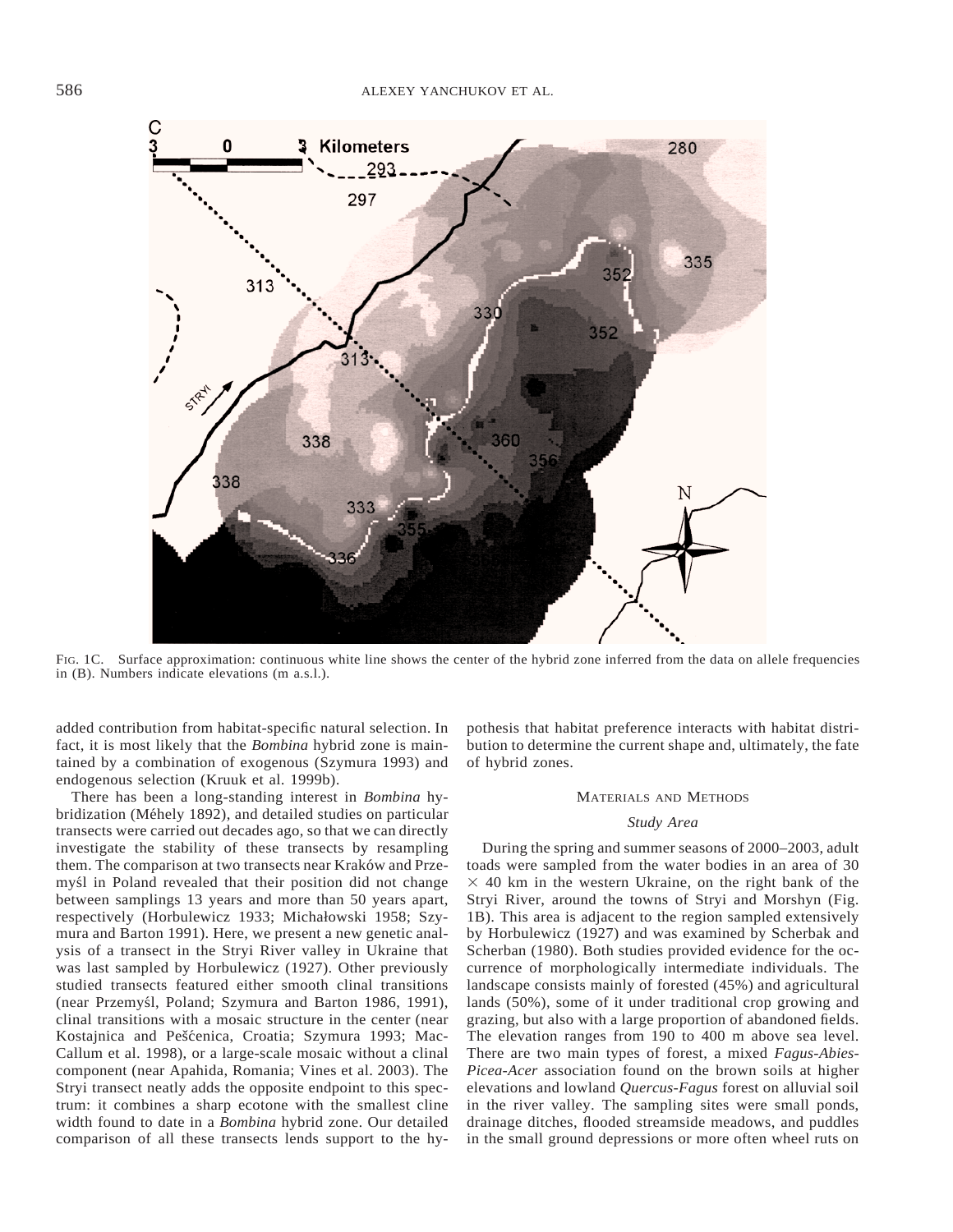TABLE 1. Number of sites and individuals (in parentheses) sampled for various markers at the periphery and the center of the hybrid zone. Distance is given relative to the approximate center of the hybrid zone, negative for *Bombina bombina* and positive for *B. variegata* side.

|                                       | Ldh-1/Mdh-1 | Gpi/Np   | Αk      | Bb7.4/Bv24.11                   | mtDNA    |
|---------------------------------------|-------------|----------|---------|---------------------------------|----------|
| <i>B. bombina</i> side $(< -3.64$ km) | 9 (209)     | 9 (193)  | 3(75)   | (9)                             | 9(190)   |
| Center                                | 57 (815)    | 12 (266) | 8 (130) | 49 (476)                        | 58 (564) |
| <i>B. variegata</i> side $(>4.6$ km)  | 5 (112)     | 5 (107)  | 5(110)  | $\hspace{0.1mm}-\hspace{0.1mm}$ | 5(108)   |

the roads. The spatial limits of each site were assigned arbitrarily, but never exceeded 200 m in diameter.

#### *Collection of Toads*

A total of 535 toads in years 2000–2001, 282 in 2002, and 329 in 2003 were collected in the water bodies or nearby and anesthetized with MS 222 (3-amino-benzoic acid ethyl ester). Most of them were adults, and only a minor proportion (2%) was clearly juvenile. A photograph was taken of each individual's belly color spot pattern; a toe was clipped and kept on ice for subsequent allozyme analysis and/or preserved in 95% ethanol for DNA analysis. The site east of Morshyn was sampled repeatedly in each of the four years, and the site east of Dolishnie was sampled twice in 2001 and 2002 (Table 1 of Appendix 1 available online only at http://dx.doi.org/ 10.1554/04-739.1.s1).

# *Allozyme Electrophoresis*

Enzymes from the tissue homogenates were resolved in 7.5% continuous polyacrylamide gels (Peacock et al. 1965) and 12% starch gels in Tris-citrate buffer,  $pH = 6.0$  (Szymura 1995). Depending on the sampling year, the following loci were scored: lactate dehydrogenase (*Ldh-1*) and malate dehydrogenase (*Mdh-1*) in 2000–2003; glucose-6-phosphate isomerase (*Gpi*) and nucleoside phosphorylase (*Np*) in 2002– 2003; and adenylate kinase (*Ak*) only in 2003. Two other loci, aspartate aminotransferase (*Aat-1*) and isocitrate dehydrogenase (*Idh-1*), were also separated on polyacrylamide gels and proved indistinguishable between *B. bombina* and *B. variegata* in this part of their distributions (cf. Szymura 1983).

#### *DNA Markers*

Individuals collected during 2000–2001 were also genotyped using two codominant single-strand conformation polymorphism (SSCP) markers *Bb7.4* and *Bv24.11* (Gene-Bank accession numbers AF472441 and AF472425, respectively; Nürnberger et al. 2003). These were amplified in a  $30$ -µl reaction volume of 50 mM KCl, 10 mM Tris, dNTPs  $(0.2 \text{ mM per nucleotide})$ , 1.5 mM MgCl<sub>2</sub>, 10 pMol of each primer, and 0.1 units of *Taq* polymerase (rTaq, Amersham Biosciences, Piscataway, NJ). Reactions were performed with oil overlay on a Hybaid (Heidelberg, Germany) Touchdown thermocycler, with an annealing temperature of  $56^{\circ}$ C for *Bb7.4* and 57°C for *Bv24.11*. The latter were resolved as SSCPs in native 0.5-mm thick horizontal 8% polyacrylamide gels (acryl:bis = 37.5:1; BioRad, Hercules, CA) at  $4^{\circ}$ C in MultiPhor (Amersham Biosciences) electrophoresis chambers, in  $1 \times TA$  gel (pH = 7.5 at room temperature) and  $2 \times$ 

TBE electrode buffer. Bands were visualised by silver staining. Details of these techniques are available upon request from A. Yanchukov or B. Nürnberger. All seven nuclear loci are unlinked (Nürnberger et al. 2003).

The 424-bp fragment of cytochrome *b* of mitochondrial DNA was amplified using the following primers: 5'-ACC CAA CCT CCG AAA ATC GCA-3' and 5'-CCC TCA GAA TGA TAT TTG TCC TCA-3'. Diagnostic restriction fragment length polymorphisms are produced in this fragment by *Bam*HI and *Hae*III restriction enzymes. Both polymorphisms were resolved in 2% agarose gel to double-check the haplotype of each individual (Hofman 2002).

Analysis of the frozen and alcohol-preserved tissue samples was performed in three laboratories (Schmalhausen Institute of Zoology, National Academy of Sciences of Ukraine, Kiev; Jagiellonian University, Kraków; Ludwig-Maximilians-Universität, Munich) and not all loci could be scored for all sites. The most complete datasets exist for *Ldh-1*, *Mdh-1*, and mitochondrial DNA (mtDNA). The two SNP-SSCPs (*Bv24.11* and *Bb7.4*) were mostly scored in the zone center, and only a small subset of sites across the transect were scored for *Gpi*, *Np*, and *Ak* (Table 1). Our inference of the within-population genotype distributions is based on at least four loci per individual. However, the sets of loci varied across sites according to the sampling scheme. We therefore investigated the equivalence of loci in terms of their concordance across the hybrid zone (see below).

#### *Habitat Description*

For each site the elevation, type of terrestrial habitat (forest, grazing land, pasture, arable, or residential area), soil and relief type, presence of other anurans, and aquatic insects were recorded. The following quantitative parameters describing the aquatic habitat were estimated: length, width, and depth of the water body; percentage of the surface constantly shaded; degree of the bank steepness; emergent and submerged vegetation in percent of surface cover; and percentage of the bank vegetation in three height classes (below 15 cm, 15–50 cm, and above 50 cm).

We used a discriminant analysis to reduce this set of 10 variables to a single habitat axis in the following way: 59 of 72 sample sites were a priori assigned to one of the two habitat types (ponds or puddles). The remaining sites were intermediate. Seven variables were transformed to improve their normality (log for continuous variables, arcsine for percentages; Sokal and Rohlf 1995). With the stepwise method in SPSS version 10.0 (SPSS, Inc., Chicago, IL) we identified five significant variables for the discriminant function: width, depth, percent submerged vegetation, and percent of the shore vegetation in the height classes below 15 cm and above 50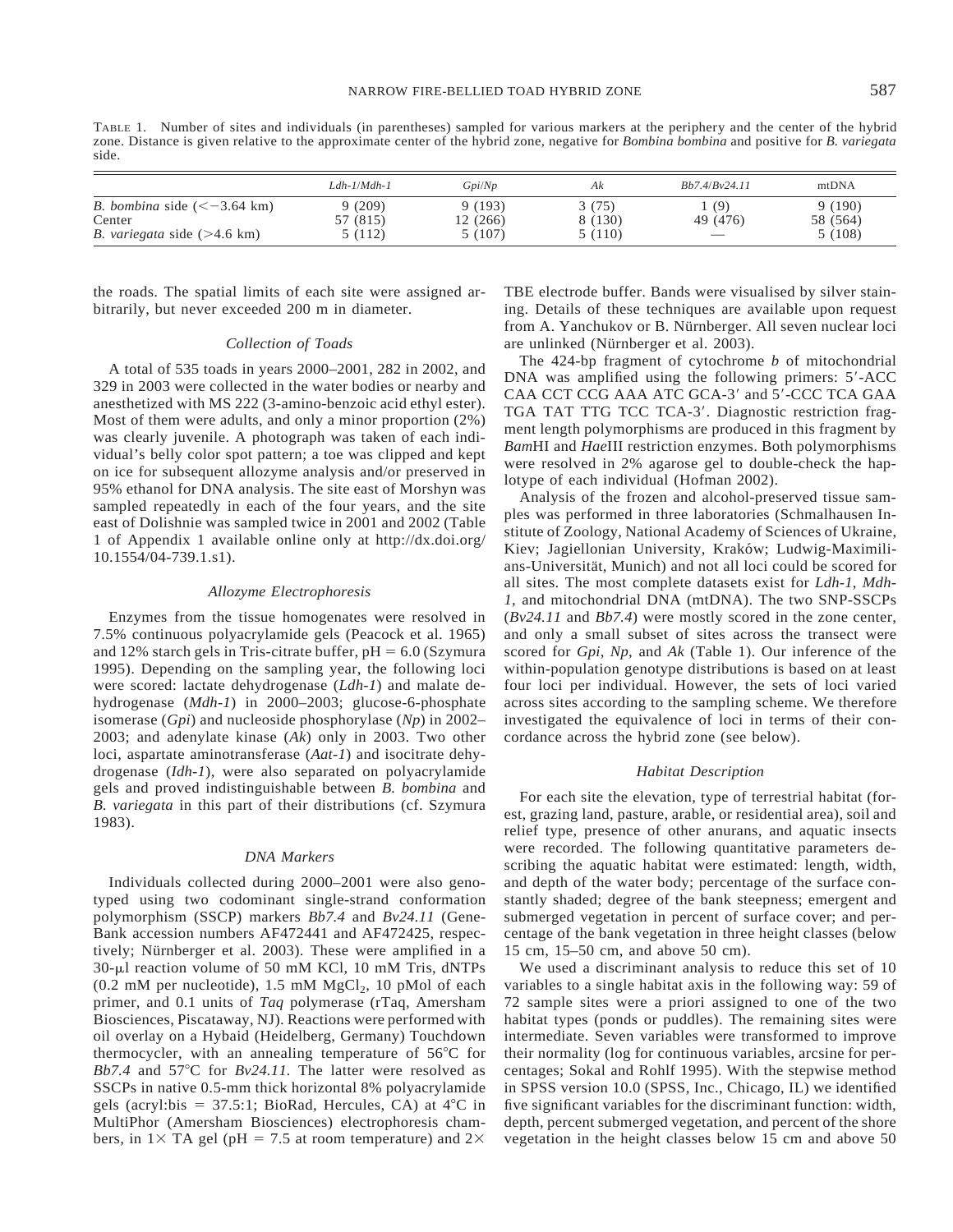|                               | Overall | Ponds   | Puddles | Wilks $\lambda$ | Correlation |
|-------------------------------|---------|---------|---------|-----------------|-------------|
| Submerged vegetation          | 1.08    | 9.5     | $-7.07$ | 0.53            | 0.77        |
| Depth                         | 1.02    | $-1.72$ | $-7.34$ | 0.33            | 0.67        |
| Shore vegetation $\leq 15$ cm | $-0.5$  | 2.09    | 5.65    | 0.23            | $-0.16$     |
| Shore vegetation $>50$ cm     | 0.47    | 8.33    | 0.96    | 0.23            | 0.55        |
| Width                         | $-0.40$ | 2.31    | 3.97    | 0.21            | 0.33        |
| Constant                      |         | $-6.55$ | $-8.23$ |                 |             |
| Group mean                    |         | 2.33    | $-2.01$ |                 |             |

TABLE 2. Standardized canonical discriminant function coefficients of the empirically defined habitat types near Stryi.

cm. These are almost identical to those found to be the most important in discriminating the aquatic sites near Pešćenica in Croatia (MacCallum et al. 1998) and Apahida in Romania (Vines et al. 2003). The discriminant function coefficients are given in Table 2. Finally, the per site discriminant scores were rescaled to fit the interval  $H_{aq}$  [0. . .1], where 0 represents the most extreme pond and 1 the most extreme puddle. Since a rigorous evaluation of the terrestrial habitat features is difficult, we considered only three robust categories: forest, open land, and the transition between the two.

#### *Recording Individual Genotypes*

Each of the seven nuclear loci had two alleles, fixed alternatively for pure *B. bombina* or *B. variegata*. The two restriction enzymes used to assign the mtDNA haplotype always gave consistent results (Szymura et al. 2000; Hofman 2002). The sum of *B. variegata* alleles gave a nuclear hybrid index for each individual  $(H_n)$ . For the total hybrid index  $(H_t)$ we also added a score of zero for a *B. bombina* or two for a *B. variegata* mtDNA haplotype, thus giving equal weight to each marker locus. Both indices were scaled to range from zero (pure *B. bombina*) to one (pure *B. variegata*).

#### *Statistical Methods*

The width of the cline in one dimension; variance in allele frequency; and parameters that describe the concordance of clines, heterozygote deficit, and linkage disequilibria were estimated by maximum likelihood (ML; Edwards 1972; Szymura and Barton 1991; MacCallum et al. 1998). Support limits represent the values of a given parameter for which the natural logarithm of likelihood (*L*) is two units below the maximum (equivalent to 95% confidence limits in large samples). Calculations were performed using the Analyse 1.30 PPC software package by Barton and Baird (1996).

#### *Population Genetic Analysis*

To assess the effect of migration and selection in the hybrid zone, Wright's inbreeding coefficient  $(F_{IS})$  and the pairwise gametic linkage disequilibria (*D*) were estimated across loci and samples. Heterogeneity between loci was estimated as the difference in ln likelihoods  $(\Delta lnL)$  between models with a constant  $F_{IS}$  across loci versus  $F_{IS}$  fitted separately for each locus. Linkage disequilibrium was standardized by allele frequency

$$
R_{ij} = D_{ij} / \sqrt{p_i q_i p_j q_j}.
$$
 (1)

Because heterozygote deficit inflates observed associations

between loci, it was assumed that a proportion  $(1 - F_{IS})$  of gametes combines at random, while fraction  $F_{IS}$  is homozygous for both loci. The average of the two single-locus estimates of  $F_{IS}$  was taken into account while calculating the expected proportions of the two-locus genotypes to find the ML estimate of *R* (MacCallum 1994).

To test whether apparent  $F_1$  genotypes were over- or underrepresented within sites, we computed the distribution of gamete frequencies from the estimates of allele frequencies, heterozygote deficits, and linkage disequilibria per site under the assumption of neutral admixture (Barton 2000). To facilitate the computations in Mathematica 5.0 (Wolfram Research, Champaign, IL), we assumed equal allele frequencies and linkage disequilibria across loci. Note that only a subset of genotypes heterozygous at all loci will represent firstgeneration hybrids, while others may result from the combination of several complementing classes of gametes. We use the following model of Gaussian assortment with mating probability:

$$
\exp\left[\frac{-(i-j)^2}{2V}\right]P_iP_j,\tag{2}
$$

where *P* is the frequency of gametes in classes  $i, j$  [0. . .4],  $i$ and *j* represent the number of *B. variegata* alleles per gamete, and *V* is an arbitrary positive parameter adjusted to match the strength of observed heterozygote deficit. The maximum mating probability is therefore one for gametes of the same class. The Mathematica notebook describing the model is available upon request from A. Yanchukov or N. Barton.

#### *Cline Analysis*

To simplify the interpretation of the complex spatial structure of the hybrid zone, a common spatial scale must be found to measure clinal variation at all or most of the examined sites. This could be done by dividing the hybrid zone into sections, each with its own cline center and width as implemented in Analyse (Barton and Baird 1996). However, for complex datasets this procedure requires a lot of computing time (e.g., Marshall and Sites 2001). We therefore have used two other simpler methods to find the common transect against which all loci could be tested. First, for the most distant populations at the periphery, for which the shortest distance to the current transect's center is difficult to determine, distance was simply measured to the center of the morphological hybrid zone, as mapped by Horbulewicz (1927; cf. straight, dotted line in Figs. 1B and 1C). Second, for the large proportion of sites in the densely sampled central area, the value of the total frequency of *B. variegata* alleles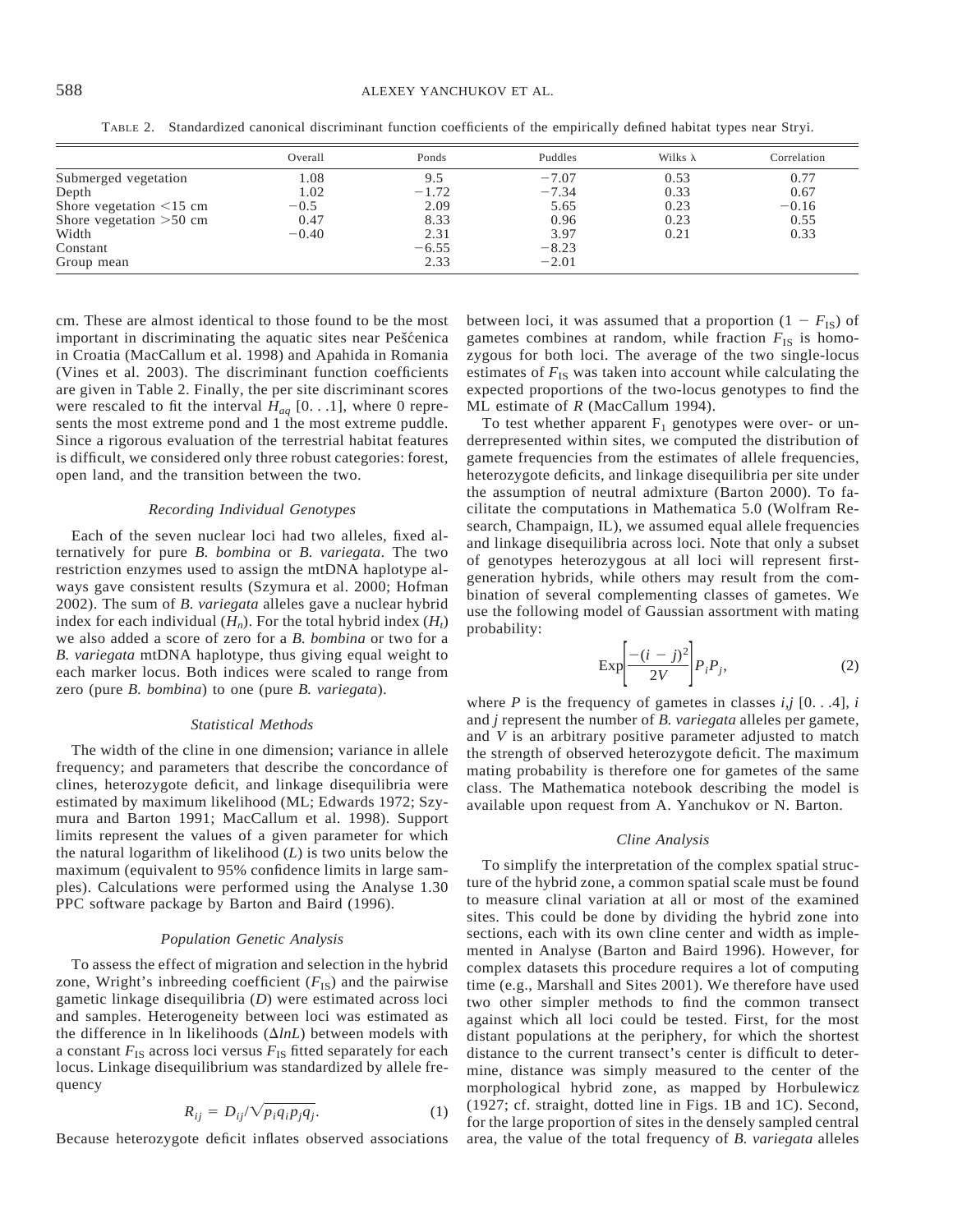$(\bar{p})$  was interpolated using ArcView 3.1 GIS Spatial Analyst 1.1 software (ESRI, Redlands, CA). The program creates a fine-scale lattice, where for any square cell *k* with side length  $= 0.1$  km, which is the approximate size of the majority of collection sites, the value  $p_k = E\{\bar{p}/[\text{Exp}(S_{ki})]\}, S_{ki} < 4 \text{ km}$ is computed, where  $j = 1, 2, \ldots$  are the cells with known  $\bar{p}$ (in our case the locations of the actual sampling site) within a fixed radius of 4 km (chosen arbitrarily); and  $S_{ki}$  is the distance from  $k$  to  $j$ . The value of  $p_k$  corresponds to the frequency of *B. variegata* alleles expected in cell *k.* After the lattice was built, the cells with values  $0.49 < \bar{p} < 0.51$  formed an almost continuous curve, which estimates the center of the hybrid zone (Fig. 1C). We define the distance to the cline center as the shortest distance between each site and that curve, thus reducing the data to a one-dimensional transect. This method does not provide confidence intervals around the approximation and ignores differences in sample size. However, it gives comparable results to the more complex fitting routine used by Analyse with a large number of segments (analysis not shown).

According to the theory summarized in the introduction, allele frequency clines are expected to either have a sigmoidal shape or, in the case of strong interactions among selected loci, to form a central step flanked by shallower gradients on either side. We used the latter to infer the cline parameters throughout. The frequency of *B. variegata* alleles at position *x* in the center of the transect is given by:  $p = \{1 + \tanh[2(x)]\}$  $-y$ /*w*] $\frac{2}{2}$ , where *w* is the width (defined as the inverse of the maximum gradient) and *y* is the position of the cline center (Szymura and Barton 1991). The left and right tails of the cline are described by  $p = e^{(4x\sqrt{\theta_b/w})}, 1 - e^{(-4x\sqrt{\theta_v/w})},$  respectively. The parameters  $\theta_b$ ,  $\theta_v$  (typically <1) describe the shallower gradient in allele frequency in the left and right tails, compared with the center. The barrier to gene flow  $(B_b, B_v)$ is defined as the ratio between the step in gene frequency  $(\Delta p)$  in the center and the gradient of the decay  $(dp/dx)$  on either side of the cline. The Metropolis algorithm (Metropolis et al. 1953) was used to fit the six parameters  $(w, y, \theta_h, \theta_v,$  $B<sub>b</sub>, B<sub>v</sub>$ ) for the cline model (Szymura and Barton 1991). Two additional parameters, the minimum and the maximum gene frequency values  $(p_{min}$  and  $p_{max}$ ) in the tails of the cline, were set to those actually observed in the most distant samples or were taken as zero and one, for the SNP-SSCP loci, which were not scored at the periphery of the hybrid zone. Several thousand runs were performed to find the best fit. Random fluctuations of allele frequencies and sampling error need to be taken into account in the computation of the ML cline fits. To this end, we first computed the standardized variance in allele frequencies,  $F_{ST}$ , around the fitted spatial cline, given by

$$
F_{ST}^{a} = E \left| \frac{(p_e - p_o)^2}{p_e (1 - p_e)} - \frac{1}{n_i} \right|,
$$
 (3)

where  $p_e$  and  $p_o$  are expected and observed mean allele frequencies per site and  $n_i$  is the total number of alleles sampled at site *i*. Note that this is analogous to the typical  $F_{ST}$  used to measure spatial variation in allele frequencies,  $F_{ST}$  =  $[var(p_i)]/[p(1-p)]$ , in that one expectation (the overall mean frequency) is replaced by another (the cline prediction per site; Szymura and Barton 1991). The ML estimate for  $F_{ST}^a$ was found assuming a negative binomial distribution of  $p<sub>o</sub>$ ,

with variance  $[F_{ST} + (1/n_i)] p_e (1 - p_e)$ . We used  $F_{ST}^a$  to adjust the sample size of each site in the following way:  $1/n_e = 1/$  $n_i$  +  $F_{ST}/k$  (Szymura and Barton 1991; MacCallum 1994), where *k* is the number of diagnostic loci and  $n_e$  is the effective sample size. The likelihood of the cline model is then recalculated upon substituting  $n_i$  with  $n_e$ . This procedure avoids giving undue weight to a few very large samples.

The mean displacement of individuals between their sites of birth and reproduction,  $\sigma$  (henceforth, the mean dispersal range), was calculated as follows from the width of the cline (*w*) and the average value of the linkage disequilibrium (*R*) in the center of the hybrid zone ( $p = 0.5$ ):  $\sigma^2 = w^2 R r p (1$ *p*) (Szymura and Barton 1986, 1991). The recombination rate  $r$  is 0.5 for all pairs or loci (Nürnberger et al. 2003).

#### RESULTS

Our survey of 72 locations spanned the full range of allele frequencies from pure *B. bombina* to pure *B. variegata*. The majority (63%) of the 1146 genotyped individuals were clearly hybrid. Yet, only three specimens were heterozygous at all five loci scored, and so may be  $F_1$  hybrids. Two of them possessed a *B. bombina*, and one had a *B. variegata* mtDNA haplotype. In three populations in the vicinity of Dolishnie (site A in Fig. 1B) pure marker genotypes of both kinds cooccurred. No pure genotypes of the respective other taxon were observed in peripheral samples, but a single, entirely heterozygous individual was found on the river bank 28 km away from the center of the hybrid zone on the *B. bombina* side.

# *Concordance of Characters and Residual Variation*

Linkage disequilibria in hybrid zones tend to impose concordance on clines at neutral markers. Deviations of particular loci from the average clinal transition could be caused by direct selection on them. Similarly, selection might be responsible for a scattering of clines to different positions. To test for the level of concordance among loci in the Stryi transect, the following model was fitted to the cline at a given locus *i*:  $p_i = \bar{p} + 2pq[\alpha_i + \beta_i(\bar{p} - \bar{q})]$  (Szymura and Barton 1986). Parameters  $\alpha$  and  $\beta$  in the equation indicate twice the shift in position and the reduction in width, respectively, of that cline relative to the averaged cline across all loci with local allele frequencies  $\bar{p}$  and  $\bar{q} = 1 - \bar{p}$  (Table 3). Recall that not all sites were scored for all loci, so that the parameter estimates vary somewhat in their coverage of the cline and in their precision (cf. Table 1).

All estimates of  $\alpha$  and  $\beta$  were small (only two exceeded  $(0.1)$ , and their support limits invariably spanned zero. The standardized allele frequency variance among loci around  $\bar{p}$ ,  $F_{ST}^b$ , was less than expected from sampling error: observed  $F_{ST}^b$  – expected  $F_{ST}^b$  = -0.018.

# *Deviations from Hardy-Weinberg Proportions and Linkage Equilibrium*

The ML estimates of  $F_{IS}$  per locus were estimated by the sum of ln likelihoods in each site (Table 3). We list them separately by locus and sampling period to allow for comparisons among loci. Estimates ranged from near zero to a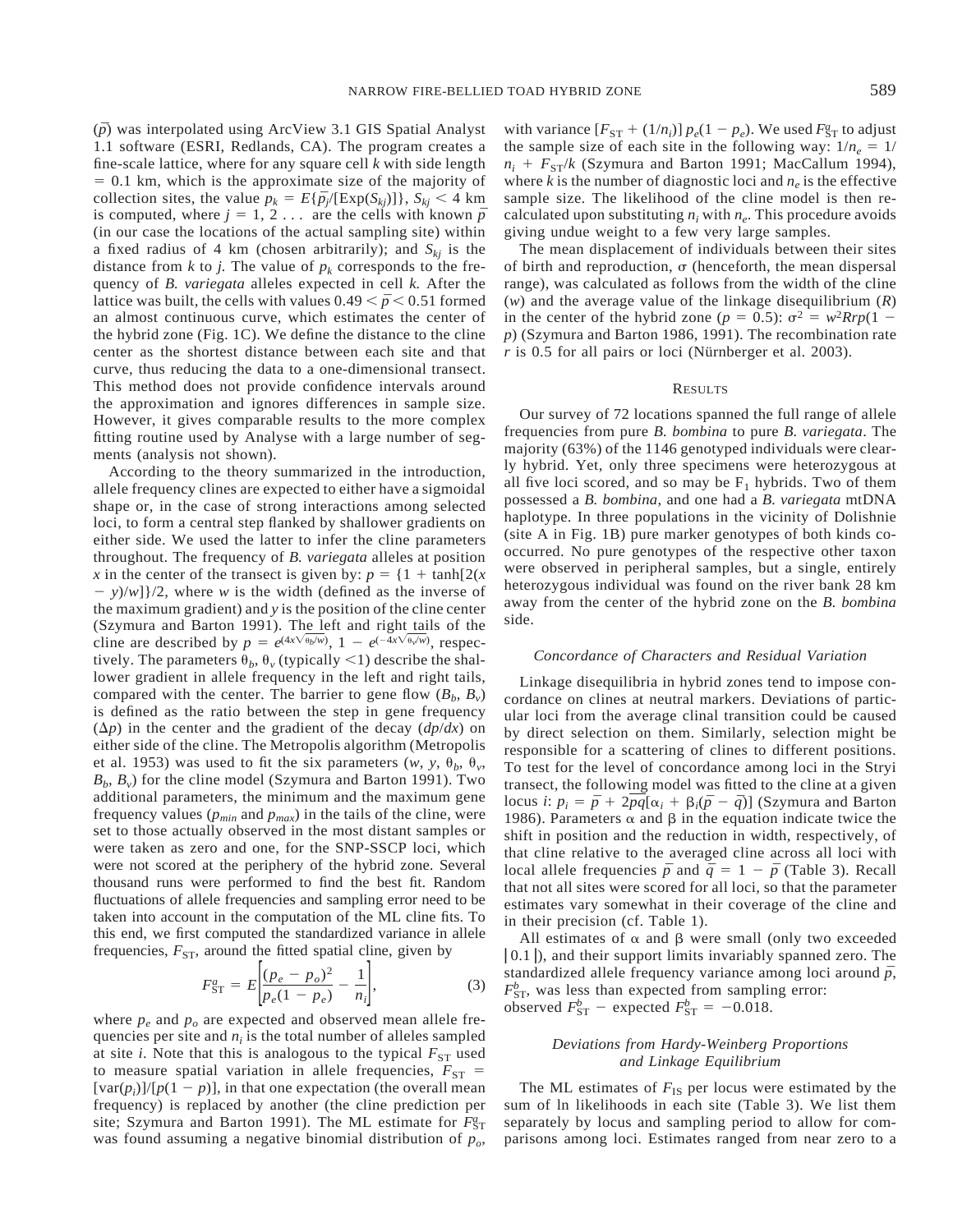|  |  | TABLE 3. Discordance in position and heterozygote deficit across loci. Estimates of $F_{15}$ are made for the total dataset and within subsets |  |  |  |  |
|--|--|------------------------------------------------------------------------------------------------------------------------------------------------|--|--|--|--|
|  |  | of samples collected in different years. $\Delta lnL$ tests the heterogeneity between estimates of $F_{IS}$ for different loci.                |  |  |  |  |

|                             | Discordance in position<br>$Ldh-1$ | $Mdh-1$          | Bb7.4           | Bv24.11         | Gpi             | Np               | Ak              | mtDNA           |
|-----------------------------|------------------------------------|------------------|-----------------|-----------------|-----------------|------------------|-----------------|-----------------|
|                             | $-0.02$                            | 0.05             | $-0.13$         | 0.03            | $-0.03$         | 0.03             | $-0.03$         | 0.07            |
| $\alpha$                    | $(-0.08, 0.03)$                    | $(-0.01, 0.1)$   | $(-0.19, 0.04)$ | $(-0.04, 0.1)$  | $(-0.11, 0.05)$ | $(-0.05, 0.11)$  | $(-0.17, 0.12)$ | $(-0.01, 0.16)$ |
| β                           | 0.04                               | 0.05             | $-0.03$         | 0.05            | $-0.17$         | $-0.05$          | 0.01            | $-0.03$         |
|                             | $(-0.08, 0.15)$                    | $(-0.05, 0.12)$  | $(-0.19, 0.12)$ | $(-0.36, 0.19)$ | $(-0.24, 0.01)$ | $(-0.24, 0.12)$  | $(-0.28, 0.24)$ | $(-0.21, 0.13)$ |
| $\Delta F_{\rm ST}^{\rm b}$ | $-0.01$                            | $-0.004$         | $-0.016$        | $-0.026$        | $-0.048$        | $-0.054$         | $-0.099$        | $-0.017$        |
|                             | Heterozygote deficit $(F_{IS})$    |                  |                 |                 |                 |                  |                 |                 |
| Year                        | $Ldh-1$                            | $Mdh-1$          | Bb7.4           | Bv24.11         | Gpi             | Np               | Ak              | $\Delta lnL$    |
| $2000 -$                    | 0.22(0.12, 0.33)                   | 0.1(0, 0.2)      | 0.07(0, 0.17)   | 0(0, 0.07)      |                 |                  |                 | 6.18            |
| 2001<br>2002                | 0.45(0.3, 0.6)                     | 0.48(0.33, 0.62) |                 |                 | 0.17(0, 0.34)   | 0.38(0.23, 0.52) |                 | 4.65            |
| 2003                        | 0(0, 0.25)                         | 0.01(0, 0.23)    |                 |                 | 0.01(0, 0.2)    | 0.1(0, 0.31)     | 0.02(0, 0.25)   | 0.37            |
| Total                       | 0.26(0.18, 0.34)                   | 0.18(0.1, 0.27)  | 0.07(0, 0.17)   | 0(0, 0.07)      | 0.1(0, 0.23)    | 0.28(0.15, 0.4)  | 0.02(0, 0.25)   | 14.84           |

maximum of 0.48. Average heterozygote deficits per locus were particularly large for sites sampled in 2002 (range  $=$  $0.17-0.48$ ). In the  $2000-2001$  samples, they were heterogeneous across loci ( $2\Delta L = 12.4$ , df = 3, *P* < 0.01): the allozymes *Ldh-1* and *Mdh-1* gave larger estimates than the two SNPs. Standardized linkage disequilibria  $(R_{ii} = D_{ii}/$  $\sqrt{p_i q_i p_i q_i}$  were estimated for pairs of loci across all sites. They ranged from 0.18 to 0.42 and were significant throughout (Table 4). The ML estimate over all pairs was 0.278 (95%  $CL = 0.275, 0.283$ .

Heterozygote deficits and pairwise disequilibria were also examined across populations as a function of the mean allele frequency. To obtain robust results, sites with a similar proportion of *B. variegata* alleles were grouped together. Both  $F_{IS}$  and *R* increase toward intermediate frequencies (Fig. 2), but the maximum of the latter is shifted toward the *B. bombina* side. Note that the same asymmetry was observed in the Croatian (MacCallum et al. 1998) and Romanian hybrid zones (Vines et al. 2003). Although most of the linkage disequilibrium was observed in the center of the transect, several peripheral populations also possessed particularly large disequilibrium values ( $R = 0.99$  [95% CL = 0.44, 1.0] at Bolekhiv;  $R = 0.6$  [0.43, 0.67] at Zhydachiv, cf. Fig. 1B) due to the presence of individuals with hardly recombined alien genotypes.

# *Cline Approximation*

The Stryi hybrid zone closely follows a sharp ecotone between uphill forest and lowland meadows and pastures. The winding course of this ecological transition at the edge of the Stryi valley imposes a similarly complicated trajectory on the hybrid zone center (cf. Fig. 1C). This observation is consistent with Horbulewicz's (1927) data, whose depiction of the hybrid zone at nearby Drohobych and Sambir also closely traces the relief with many protrusions and recesses. To reduce this complicated layout to a one-dimensional cline, we made the following approximations. Four sites in the southeastern part of our sampling area were excluded from analysis, because they may actually be closer to a different section of the hybrid zone along the Carpathian ridge. Collections in three other sites (Myrtiuky, Pishchany, and Zhydachiv) along the bank of the Stryi possess unexpectedly high frequencies of *B. variegata* alleles, which may be due to passive transport down the river, and so were treated separately. Note that small bulges of the fitted cline center in either direction will add noise to the central portion of the one-dimensional cline, because the mean allele frequency of immigrants in nearby sites is then not accurately predicted by the smallest distance to the cline center (for an example see Fig. 3).

The allele frequency plots on a logit scale  $Z = ln(p/q)$ confirm the existence of a steep central gradient and two shallower tails at the edges for each locus. Figure 4A shows the average over all loci. The model parameters are given in Table 5. The estimates of cline width (*w*) per locus range from 0.86 km (*Mdh-1*) to 4.25 km (*Ak*), with an overall average of 2.3 km. Consistent with the concordance analysis, there is hardly any scatter in the position of the cline centers

TABLE 4. Pairwise standardized linkage disequilibria (*R*) across all sites. The maximum likelihood estimate of *R* over the entire dataset (with support limits) is shown in the bottom row. Gaps are left for the pairs of loci that were not scored for the same individuals.

|                                                                   | $Ldh-1$ | $Mdh-1$ | Bb7.4         | Bv24.11                | Gpi                 | Np                     | Ak                                           | mtDNA                                                      |
|-------------------------------------------------------------------|---------|---------|---------------|------------------------|---------------------|------------------------|----------------------------------------------|------------------------------------------------------------|
| $Ldh-1$<br>$Mdh-1$<br>Bb7.4<br>Bv24.11<br>$G\!pi$<br>$N\!p$<br>Ak |         | 0.333   | 0.29<br>0.305 | 0.194<br>0.261<br>0.24 | 0.375<br>0.328<br>_ | 0.372<br>0.413<br>0.31 | 0.34<br>0.214<br>$-$<br>__<br>0.415<br>0.227 | 0.365<br>0.275<br>0.18<br>0.235<br>0.405<br>0.365<br>0.275 |
| Average<br>Total $R = 0.278$ (0.275, 0.283)                       | 0.32    | 0.30    | 0.25          | 0.23                   | 0.37                | 0.34                   | 0.29                                         | 0.30                                                       |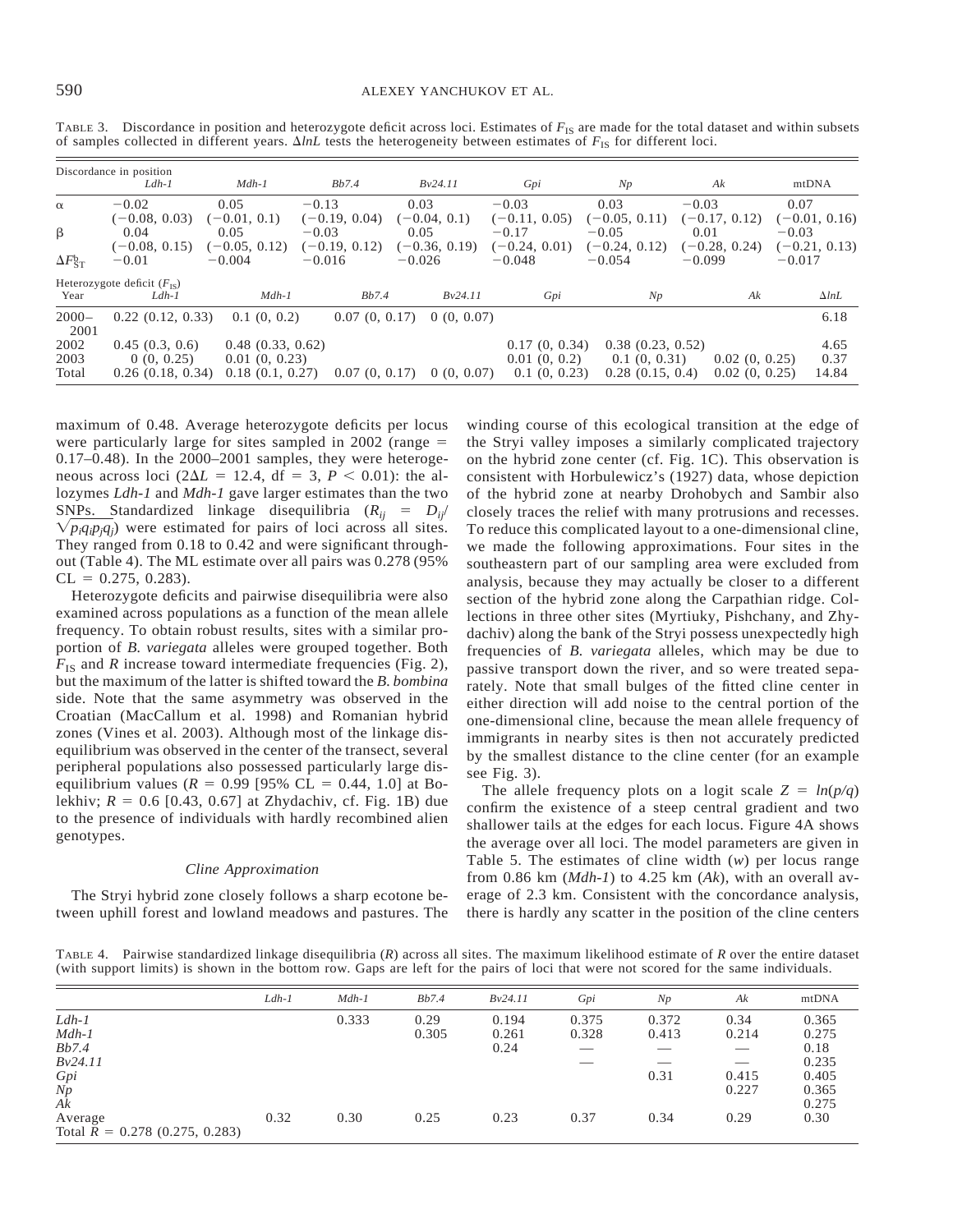

FIG. 2. Distribution of (A)  $F_{1S}$  and (B) *R*, estimated by the maximum likelihood, in sites grouped by *Bombina variegata* allele frequency, *P*. Pluses represent 95% confidence support limits.

(one significant deviation:  $Np$ ,  $y_0 = 0.21$  km). The ML estimates of the barrier to gene flow on the *B. bombina*  $(B<sub>b</sub>)$ and the *B. variegata*  $(B_v)$  side vary considerably among loci (Table 5), partly because the peripheral gradients in allele frequency were estimated from a limited number of sites. More reliable estimates are based on the combined dataset of all loci with peripheral samples (*Mdh-1*, *Ldh-1*, *Gpi*, *Np*, and mtDNA). These were 6.96 and 1.68 cline widths on the *B. bombina* side and the *B. variegata* side, respectively. Averaged estimates of  $\theta$  were obtained analogously and yielded  $\theta_b = \theta_v = 0.25$ . These figures represent the proportion of effective selection on a given locus that is due to fitness effects of the locus itself. The estimates above were calculated without allowing for random variation of allele frequencies across loci. Because the fluctuation of allele frequencies around the fitted concordance regressions,  $F_{ST}^b$ , was even smaller than expected from random fluctuation, we could only use the standardized variance in allele frequency around the prediction of the spatial cline fit, averaged over all sites (see eq. 3). This estimate of  $F_{ST}^a = 0.079$  (support limits: 0.057, 0.11) was included to reduce the samples to



FIG. 3. The bias in immigrant allele frequencies introduced by a small bulge of the hybrid zone center. The site inside the bulge is equidistant to three points along the center and so experiences a greater influx of *Bombina bombina* alleles compared to the situation of a straight-line center (dashed). Conversely, the site outside the bulge should receive relatively fewer *B. variegata* alleles.

their effective sizes,  $n_e$  (see Materials and Methods). None of the differences among loci in any cline parameter remained significant after that correction, and there was no appreciable change in the shape of the clines. In particular, we found neither asymmetry nor a narrower width of the cline of mtDNA haplotypes compared to the nuclear markers. This is in contrast to the findings of Hofman (2002) near Kraków and Przemyśl.

For a direct comparison between transects, we recomputed the cline parameters for the combined dataset from the two Polish transects (Szymura and Barton 1991) with the current version of the Analyse software. Their joint cline is replotted in Figure 4B. There was far less residual variation around the fitted spatial cline in the two Polish transects for six allozyme loci:  $F_{ST}^a = 0.018$  (95% CL = 0.012, 0.028). Overall, the Stryi cline is narrower (2.3 km vs. 6.1 km in Poland), yet the tails of introgression imply weaker barriers to gene flow (Stryi:  $B < 20$  km, Poland:  $B > 50$  km). Estimates of  $\theta$  were also generally larger at Stryi than in the Polish and Croatian transects, which in principle indicates stronger selection on the loci themselves. We return to this issue in the Discussion.

The estimate of the mean dispersal range,  $\sigma$ , was based on the following parameter values in the center of the cline (cf. Materials and Methods):  $w = 2.3$ ,  $R = 0.37$  (interpolated by regression on Fig. 2B to  $pq = 0.25$ ), and  $r = 0.5$ . Our estimate of  $\sigma = 0.495$  km/gen<sup>1/2</sup> is half that derived in a similar way by Szymura and Barton (1991) and MacCallum et al. (1998). Although linkage disequilibrium is about the same as in Poland, the cline is less than half as wide, and so the estimated dispersal distance is correspondingly lower.

*River cline.* Five sites were chosen to represent the clinal variation of allele frequencies along the bank of the Stryi River. Given the limited data, only a single cline over all loci was computed. The transition was almost linear on a logit scale. So we used the *tanh* model (cf. Materials and Methods) to estimate the width of the cline along the river averaged across all loci as  $w_{river} = 24.5$  km, which was about 10 times wider than on the remaining transect. Because this cline was surrounded by pure *B. bombina* sites, it represents asymmetric introgression of *B. variegata* alleles (Fig. 4D).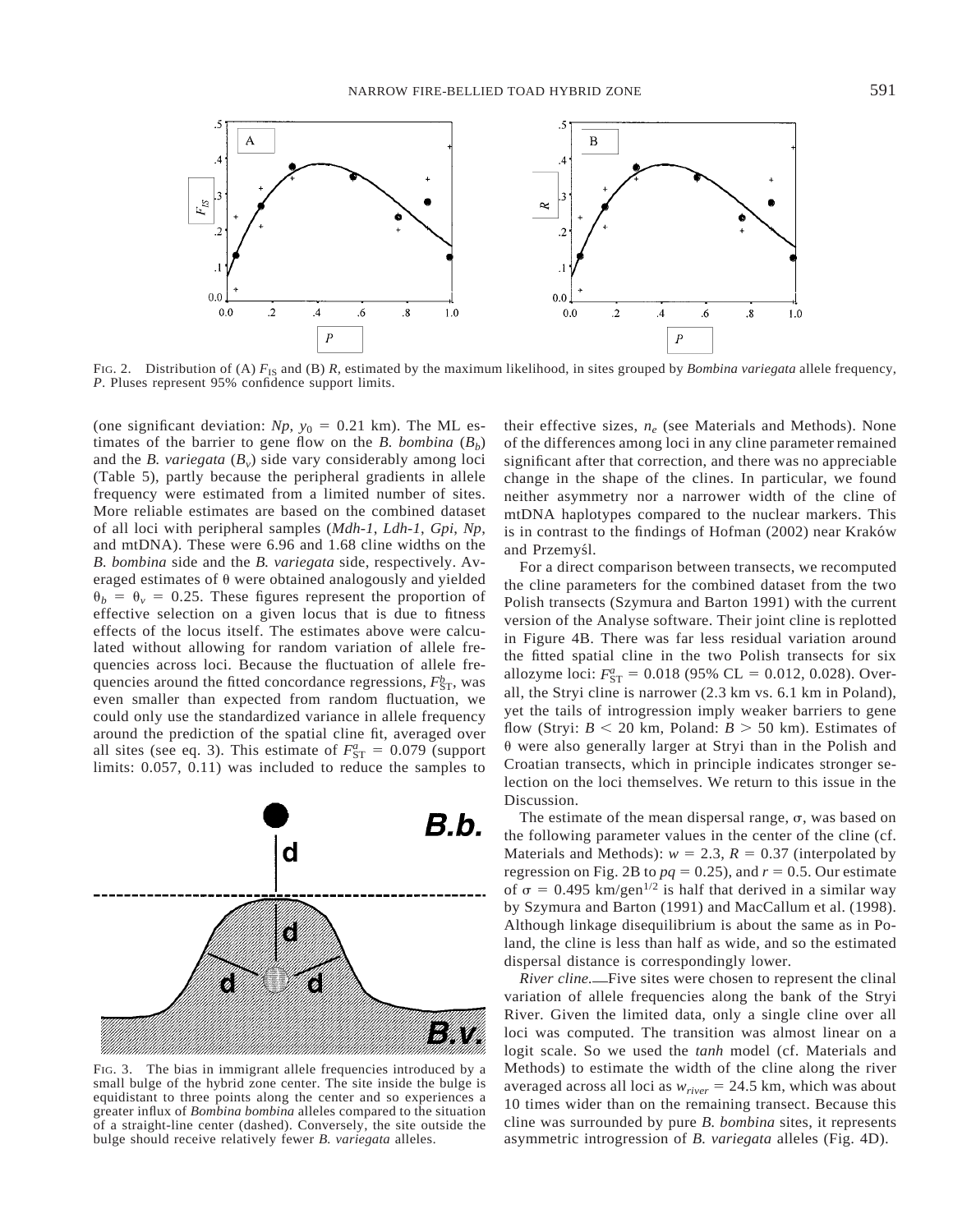

FIG. 4. Spatial variation in the transect: (A) frequency of *Bombina variegata* alleles averaged across all nuclear loci and mtDNA haplotypes in the main part of transect, plotted on a logit scale; (B) frequencies of *B. variegata* alleles at six enzyme loci in the combined dataset from two Polish transects described by Szymura and Barton (1991, new model fit with the current version of Analyse); (C) elevations of each collection site (m a.s.l.); (D) allele frequency cline in subset of samples from the riverbank.

# *Quantitative Description of Habitats and Associations between Genotype and Habitat*

At face value, the estimated cline parameters (in particular, cline width, barrier strength, and dispersal range) suggest that the Stryi transect is governed by a different combination of evolutionary forces than any previously studied *Bombina* transect (cf. Discussion). We investigate here whether these observations may be alternatively explained by an active habitat preference in combination with the particular habitat distribution in the Stryi transect, as outlined in the introduction. The Pešćenica transect serves as a point of reference, as it is the only other clinal hybrid zone for which habitat information is available (MacCallum et al. 1998).

In the Stryi valley, the cline in allele frequency coincided with a sharp ecological transition in terms of both elevation and vegetation type (forest vs. open terrain; cf. Figs. 1B, 4B).

Within 100–200 m of the forest edge, there was an abrupt change in elevation. In contrast, the center of the Pešćenica transect curved around an expanse of lowland forest such that no elevational transition was associated with the cline's center in that part of the zone (cf. fig. 1 in MacCallum et al. 1998). Moreover, a mosaic of ponds and puddles existed in and around that lowland forest. In contrast, the transition in aquatic habitat in the Stryi valley is sharper and coincides more closely with the center of the cline (Fig. 5). Thus, there is a much sharper juxtaposition of habitat in terms of topography, vegetation cover, and breeding sites in the Stryi transect.

Associations of aquatic habitat and allele frequency on the scale of the toads' dispersal range support the notion of a habitat preference, as it is unlikely that such associations could be solely maintained by selection on randomly dis-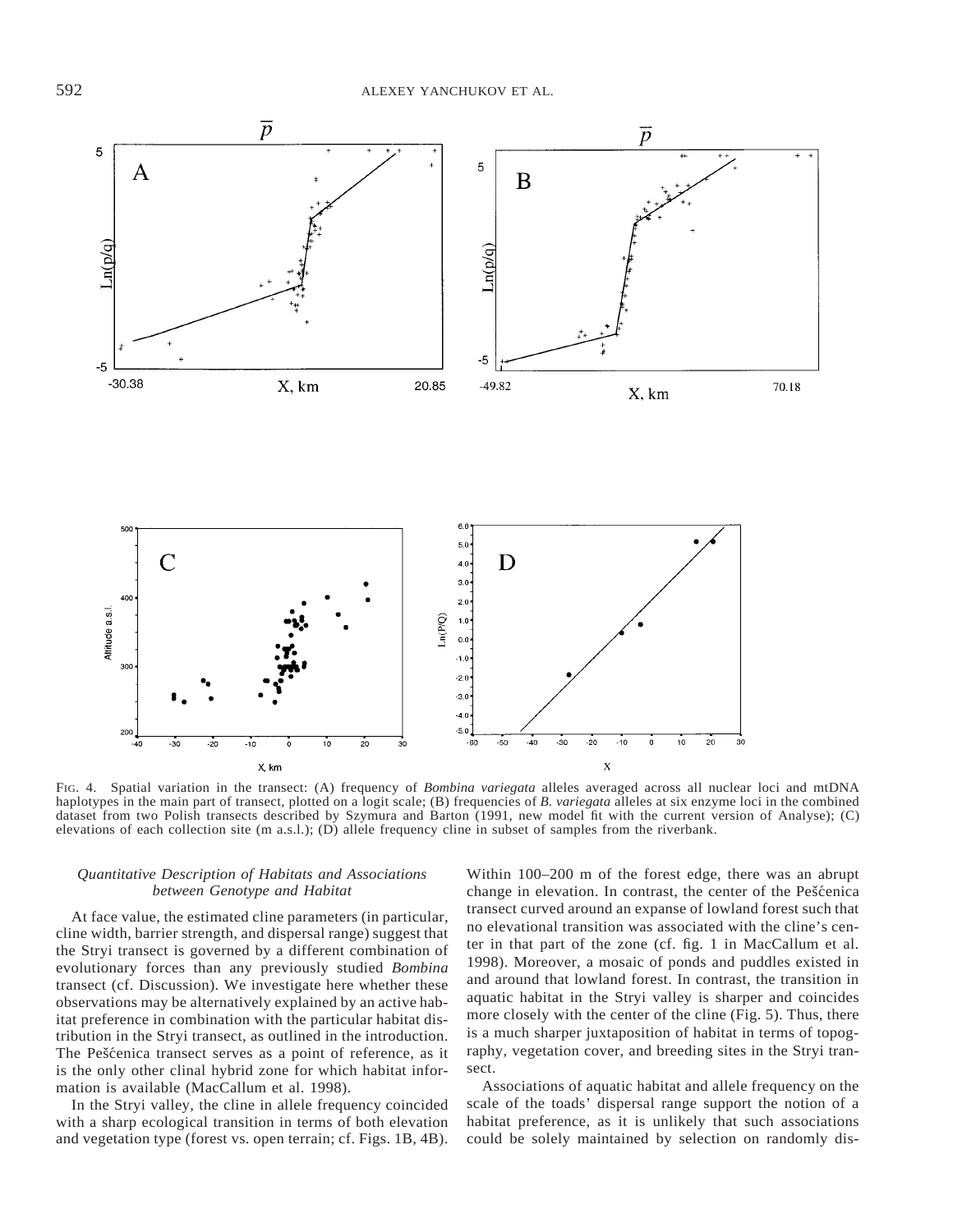| Loci                                              |    | $P_{min}$                        | $p_{\mathit{max}}$ |                                                                                                                                                                                                            | $\geqslant$                                                                                                                                                  | $B_b/w$                                | $B_{\scriptscriptstyle V}/w$              | $\mathbf{\hat{e}}_b$ | $\mathbf{e}^{\mathbf{y}}$                                                                                            | LnL       |
|---------------------------------------------------|----|----------------------------------|--------------------|------------------------------------------------------------------------------------------------------------------------------------------------------------------------------------------------------------|--------------------------------------------------------------------------------------------------------------------------------------------------------------|----------------------------------------|-------------------------------------------|----------------------|----------------------------------------------------------------------------------------------------------------------|-----------|
| Main transect                                     |    |                                  |                    |                                                                                                                                                                                                            |                                                                                                                                                              |                                        |                                           |                      |                                                                                                                      |           |
| Ldh-1                                             |    |                                  |                    |                                                                                                                                                                                                            | $0.04 (-0.03, 0.013)$                                                                                                                                        | 9.17 (4.91, 16.36)                     | 8.01 (2.82, 20.82)                        | 0.02(0.01, 0.04)     |                                                                                                                      | $-102.14$ |
|                                                   |    |                                  |                    |                                                                                                                                                                                                            |                                                                                                                                                              | 10.24(2.43, 17.54)                     |                                           | 0(0, 0.01)           |                                                                                                                      | $-99.59$  |
| $\begin{array}{c} Mdh\text{-}I\\ Gpi \end{array}$ |    | 0.013<br>0.028<br>0.038<br>0.038 |                    | $\begin{array}{c} 2.73 \ (1.98,\, 2.81) \\ 0.86 \ (0.55,\, 2.53) \\ 2.43 \ (1.40,\, 4.24) \\ 3.41 \ (2.79,\, 4.05) \\ 3.57 \ (2.38,\, 3.37) \\ 2.85 \ (2.38,\, 3.37) \\ 2.28 \ (1.54,\, 3.38) \end{array}$ | $\begin{array}{l} 0.02 \ (-0.1, \ 0.028) \\ 0.15 \ (-0.02, \ 0.47) \\ 0.21 \ (0.06, \ 0.42) \\ -0.22 \ (-0.5, \ 0.18) \\ -0.02 \ (-0.14, \ 0.1) \end{array}$ | 8.39 (2.41, 25.90)                     | $2.93$ (0.47, 6.50)<br>5.25 (1.06, 23.67) | 0.02(0.09)           | $\begin{array}{c} 0.05\ (0.02,\, 0.1)\\ 0.05\ (0.02,\, 0.58)\\ 0.07\ (0.01,\, 0.36)\\ 0.07\ (0,\, 0.22) \end{array}$ | $-33.54$  |
| y<br>4x                                           |    |                                  |                    |                                                                                                                                                                                                            |                                                                                                                                                              | 6.73 (3.62, 12.86)                     | 38.84 (7.38, 2 $\times$ 10 <sup>4</sup> ) | 0.03(0.01, 0.08)     |                                                                                                                      | $-39.93$  |
|                                                   |    |                                  | 0.981              |                                                                                                                                                                                                            |                                                                                                                                                              |                                        |                                           |                      |                                                                                                                      | $-6.15$   |
|                                                   |    |                                  |                    |                                                                                                                                                                                                            |                                                                                                                                                              |                                        |                                           | I                    | I                                                                                                                    | $-47.61$  |
| $Bb7.4$<br>$Bv24.11$<br>Nuclear<br>loci           |    |                                  |                    | (1.54, )                                                                                                                                                                                                   | $-0.06(-0.21, 0.09)$                                                                                                                                         |                                        |                                           |                      |                                                                                                                      | $-40.30$  |
|                                                   |    |                                  |                    |                                                                                                                                                                                                            |                                                                                                                                                              |                                        |                                           |                      |                                                                                                                      |           |
|                                                   | 64 |                                  | 0.993              |                                                                                                                                                                                                            | $0(-0.05, 0.03)$                                                                                                                                             | 7.24 (5.27, 9.98)                      | 1.65 (0.92, 2.82)                         | 0.01(0, 0.02)        | 0.25(0.14, 0.41)                                                                                                     | $-343.35$ |
| mtDNA                                             | 64 | 0.005                            |                    | $2.3$ (2.09, 2.53)<br>$2.29$ (0.95, 2.99)                                                                                                                                                                  | $-0.02(-0.14, 0.14)$                                                                                                                                         | 8.14 (3.07, 19.84)                     | 2.26 (0.65, 12.45)                        | 0.01(0, 0.05)        | $0.18\ (0.02,\,0.59)$                                                                                                | $-64.59$  |
| $Nuclear +$                                       |    |                                  |                    |                                                                                                                                                                                                            |                                                                                                                                                              |                                        |                                           |                      |                                                                                                                      |           |
| mtDNA                                             |    | 0.011                            | 1,994              | 2.3 (2.09, 2.50)                                                                                                                                                                                           | $0.01 (-0.04, 0.04)$                                                                                                                                         | $6.96(5.04, 9.45)$ 1.68 $(0.96, 2.88)$ |                                           |                      | $0.02(0.01, 0.024)$ $0.25(0.14, 0.39)$                                                                               | $-344.75$ |
| River cline                                       |    |                                  |                    |                                                                                                                                                                                                            |                                                                                                                                                              |                                        |                                           |                      |                                                                                                                      |           |
| $Nuclear +$                                       |    |                                  |                    |                                                                                                                                                                                                            |                                                                                                                                                              |                                        |                                           |                      |                                                                                                                      |           |
| mtDNA                                             |    |                                  |                    | 29.1 (26.02, 31.5)                                                                                                                                                                                         | $-12.65(-14.11, -11.12)$                                                                                                                                     |                                        |                                           |                      |                                                                                                                      | $-3.39$   |

persing adults (MacCallum et al. 1998). We therefore divided the transect into seven regions based on the terrestrial habitat and computed for each region the habitat-specific mean *B. variegata* allele frequencies (pond vs. puddle). These were plotted as a function of the overall regional means. In this analysis, only adults were considered, as only their habitat preference affects the patterns of reproduction. Per region, we expect a higher *B. variegata* allele frequency in puddles than in ponds, as seen in the Pešćenica transect (fig. 6 in MacCallum et al. 1998). In Stryi, the effect is less strong and restricted to three regions that are close to the cline center  $(0.4 < \bar{p} < 0.6;$  Fig. 6).

Alternatively, we can focus on pairs of sites that lie within the average dispersal range of the toads. Because we are proposing here an alternative explanation for the observed parameter estimates at Stryi, we use the dispersal range of  $\sigma$  $= 1$  km/gen<sup>1/2</sup>, consistent with previous cline analyses and mark-recapture data (Szymura and Barton 1991; MacCallum 1994; Vines et al. 2003). Figure 7 shows differences in allele frequency  $(\Delta p)$  as a function of the difference in habitat score  $(\Delta H_{aa})$  for pairs of sites that lie no more than 1 km apart. The data represent mutually independent pairs of sites that were each entered no more than once in the analysis. The slope of regression line (forced through zero) gives the expected difference in allele frequency  $(\Delta p_{max})$  between neighboring sites of opposite habitat type ( $\Delta H_{aq} = 1$ ) and so quantifies the strength of the preference. Over all datapoints,  $\Delta p_{max}$  $= 0.578$  ( $P = 0.03$ , dashed line in Fig. 7). However, significance here relies on the subset of six pairs that each involve sites on both sides of the ecotone. For them,  $\Delta p_{max} = 0.69$  $(P = 0.02$ ; black dots and solid line in Fig. 7), whereas the slope for the remainder of datapoints is nonsignificant  $(\Delta p_{max})$  $= 0.35, P = 0.47$ . The estimate of 0.69 exceeds those from Romania (0.3) and Pešćenica (0.16; Vines et al. 2003; note that all sites no more than 1 km apart were considered in the latter case).

# *Distribution of Genotypes within Populations*

Near the forest edge, we discovered populations with strikingly different genotypic compositions, ranging from unimodal to bimodal distributions of the hybrid index. We illustrate the latter type with a particularly large sample (74 adults) that was collected in 2002 near the village of Dolishnie (site B in Fig. 1B). About two-thirds of the individuals had either pure *B. variegata* or *B. bombina* marker genotypes, while the remainder was uniformly distributed across intermediate hybrid indices (Fig. 8A). The collection site consisted of numerous puddles along a road at the forest edge and of a heavily grazed pasture. Even at this small scale of less than 200 m, there was a tendency of *B. bombina*–like individuals to be found in the open part of the road and of *B. variegata*–like ones closer to the forest. Possibly, the extremely high estimates of  $F_{IS}$  and  $R$  (Table 6) are caused by a combination of habitat-based assortative mating within the Dolishnie site and immigration of pure types from either side of the ecotone. A few other sites at the edge of the forest were sampled in the same year and also showed a bimodal composition.

Because the allele frequencies of all four loci at Dolishnie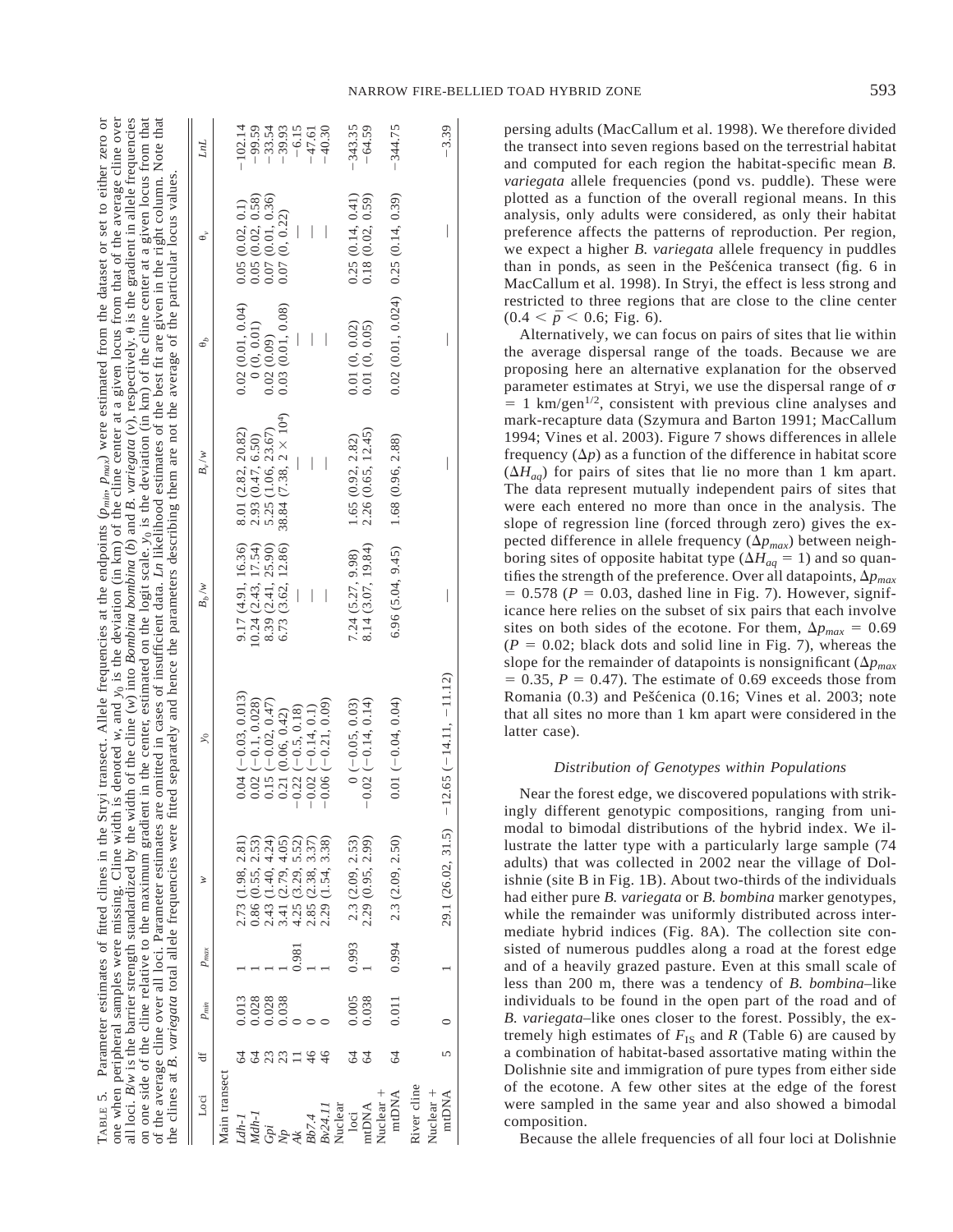

FIG. 5. Distribution of the habitat score  $(H_{aa})$  across distance within 5 km from the cline center near (A) Stryi and (B) Pešćenica. The habitat gradient runs from the most extreme ponds  $(0.0)$  to the most extreme puddles  $(1.0)$ .

were  $\approx 0.5$ , we could calculate the expected proportion of the putative  $F_1$  hybrids from the linkage disequilibrium and heterozygote deficit in the sample (see Materials and Methods). The observed fraction of putative  $F_1$  hybrids (0.055) is significantly larger than expected  $(P_{exp}(F_1) = 0.038$  assuming a Poisson distribution; Table 6; Fig. 8C), which may have resulted from the mating between individuals that do not belong to the local population and might have migrated from elsewhere.

However, most sites near the ecotone had a unimodal distribution of the hybrid index. The combined sample from three sites near the village of Stankiv illustrates this (site D in Fig. 1B). It is located 5 km north from Dolishnie, 1 km away from the nearest forest and represents similar aquatic habitat. At Stankiv, the hybrid index is distributed unimodally (Fig. 8B), as are the proportions of heterozygotes at multiple loci (Fig. 8D), and the observed number of the pu-



FIG. 6. Mean allele frequencies in ponds and puddles within regions of the hybrid zone as a function of the overall mean frequency per region. Filled symbols, ponds; open symbols, puddles. Numbers next to the symbols indicate the sample sizes.

tative  $F_1$  hybrids is not significantly greater than expected ( $P$  $= 0.2$ , Table 6).

# **DISCUSSION**

The hybrid zone alongside the Stryi River shares a number of critical features with all previously studied clinal transects of the *Bombina* hybrid zone (Kraków, Przemyśl, Pešćenica). It coincides with an altitudinal transition. Recombinant genotypes predominate in the zone's center, yet populations with intermediate allele frequencies show strong linkage disequilibria. Moreover, our unlinked genetic markers show a high level of concordance across populations. Other features have been observed before in at least one *Bombina* hybrid zone. But taken together, the set of characteristics in the Stryi valley is unique. In particular, the narrow cline width contrasts with the estimated weak barrier to gene flow. Also, small-scale correlations between habitat and allele frequency, that is, the observation that had previously indicated a habitat preference, exist only right at the cline center, yet are there unexpectedly strong.

Irrespective of these differences in parameter estimates, the Stryi transect appears to be just as stable in terms of positions and width as the two Polish transects and over an unprecedented interval of more than 70 years (Kraków: 13 years, Przemyśl:  $> 50$  years). However, the agreement is necessarily approximate, because Horbulewicz (1927) did not provide per site data. To display spatial variation, he delineated two belts that specified the course of the hybrid zone along the eastern edge of the Carpathians. A narrow, inner belt defined the region in which hybrid morphologies predominated, whereas the wider belt extended further outward on either side and described the area beyond which only pure types would be seen. The inner belt, which should roughly resemble our *w*, was much more variable in position and width than the outer one. This is further evidence for spatial variation along the course of the *Bombina* hybrid zone. We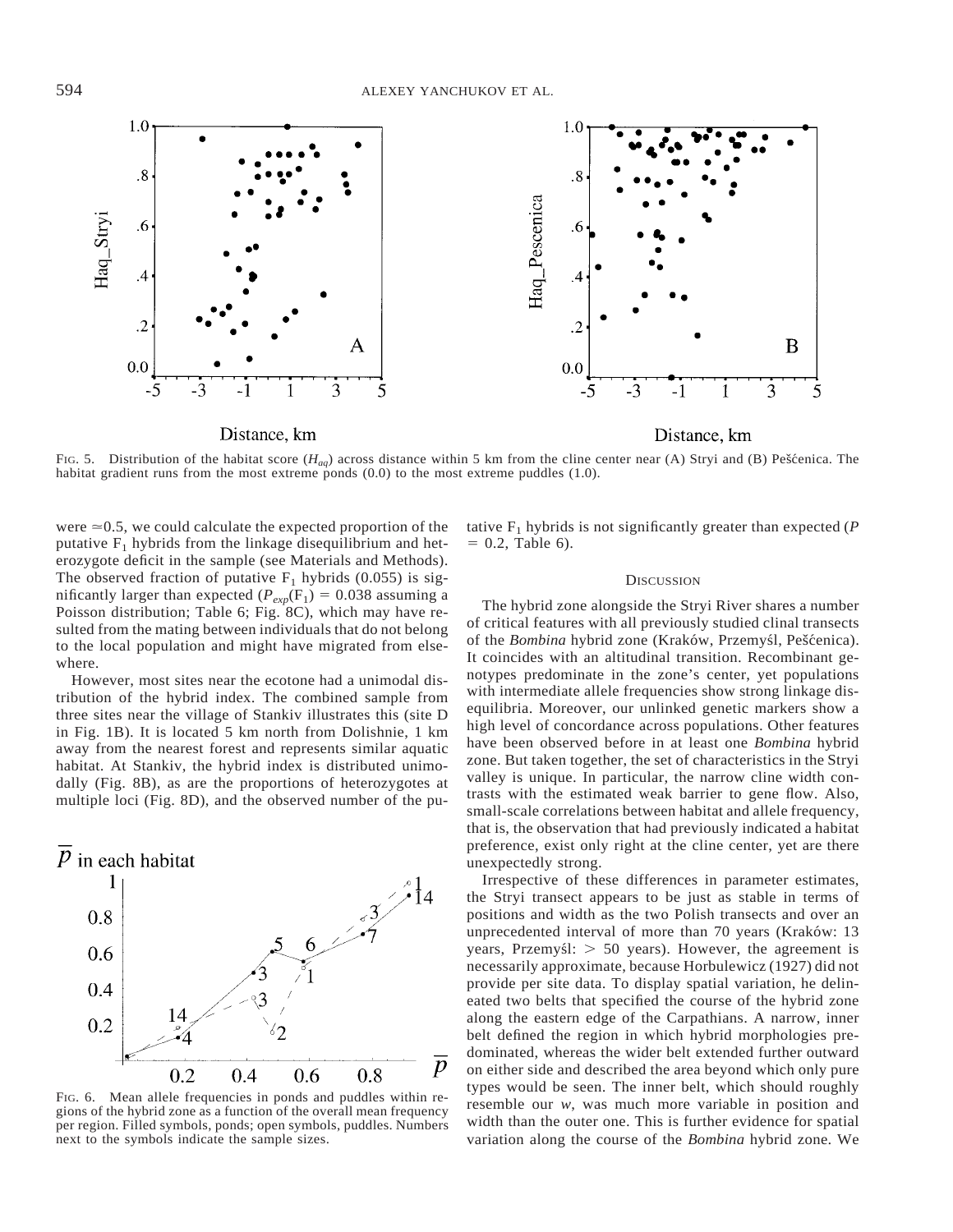

Fig. 7. The difference in *Bombina variegata* allele frequency ( $\Delta p$ ) plotted against the difference in habitat score ( $\Delta H_{aq}$ ) for pairs of sites less than 1 km apart. Dashed regression line, all pairs of sites; solid by large datapoints).



FIG. 8. Genotypic distributions in two sites: Dolishnie (A, C) and Stankiv (B, D). Panels in the top row give the distribution of the total hybrid index, *Ht*, whereas the bottom row shows the distribution of the number of heterozygous loci per individual.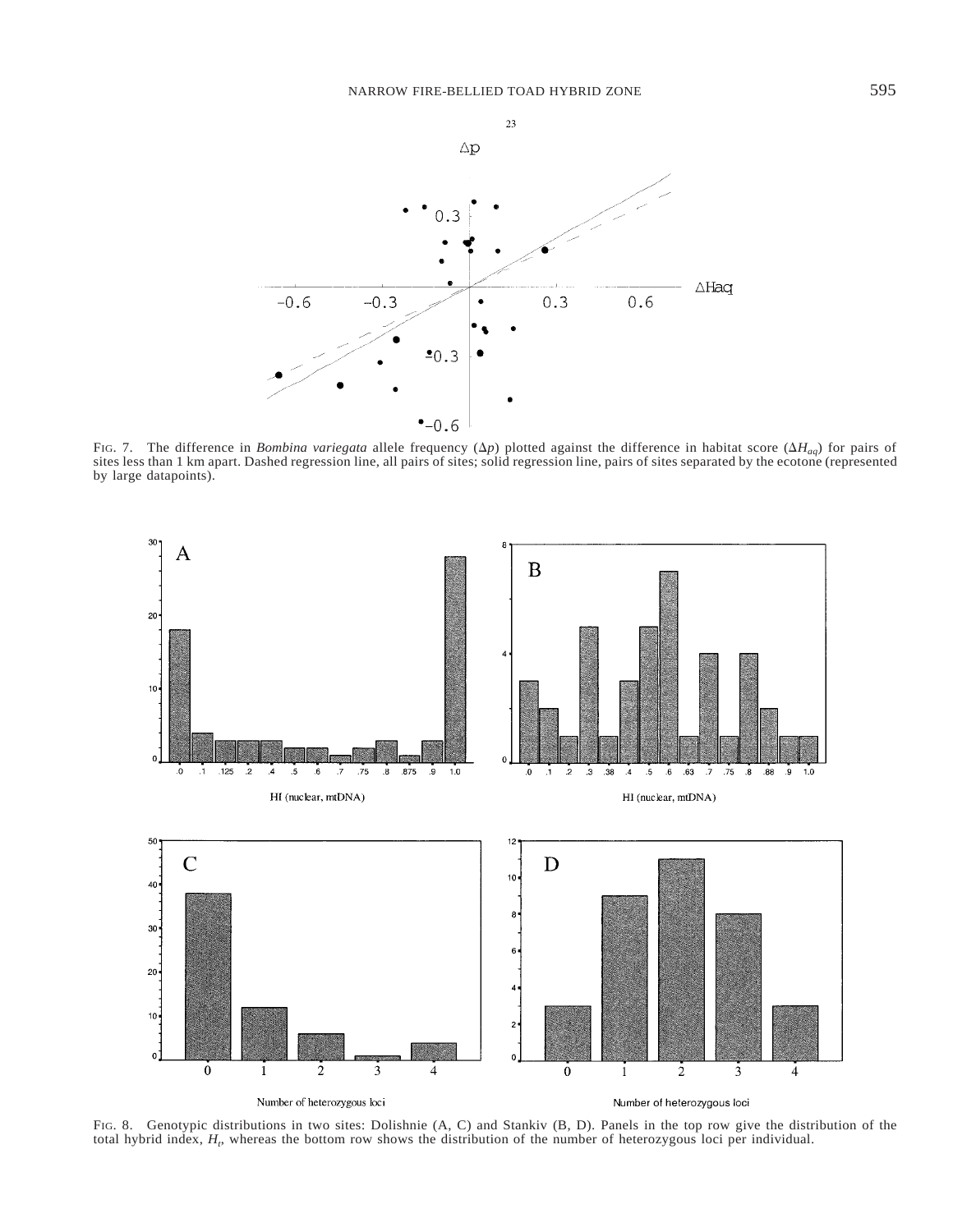TABLE 6. Characteristics of populations with unimodal (Stankiv) and bimodal (Dolishnie) distribution of genotype frequencies. *ni*, the overall number of alleles at four loci under analysis;  $\overline{p}$ , mean frequency of *Bombina variegata* alleles;  $P_{obs,exp}$  (F<sub>1</sub>), observed and expected frequency of the putative first generation hybrids;  $F_{IS}$ , heterozygote deficit; *R*, standardized pairwise linkage disequilibrium. Support limits for  $F_{IS}$  and  $R$  are given in brackets.

|                             | Stankiv unimodal | Dolishnie bimodal     |
|-----------------------------|------------------|-----------------------|
| $n_i$                       | 398              | 930                   |
| $\bar{p}$                   | 0.52             | 0.56                  |
| $F_{\rm IS}$                | 0.05(0.0, 0.2)   | $0.67$ $(0.57, 0.75)$ |
| R                           | 0.31(0.20, 0.41) | $0.76$ $(0.70, 0.80)$ |
| $P_{obs}$ (F <sub>1</sub> ) | $0.073, P = 0.2$ | 0.055, $P = 0.038$    |
| $P_{exp}$ (F <sub>1</sub> ) | 0.055            | 0.015                 |

now turn to a more detailed comparison of the five recently sampled transects.

Compared to Pešćenica, individuals in the central part of the Stryi transect appear to disperse only half as far, yet similar levels of linkage disequilibrium are maintained in the central hybrid populations. This implies stronger effective selection on our markers, as reflected in the narrower cline width (2.3 km). The best fitting model for the Pešćenica transect gave widths between 0.06 km and 6 km (Table 7; MacCallum 1994). However, in this model two separate clines were fitted for the two habitat types. A single cline for the entire dataset gave  $w \approx 9$  km (C. J. MacCallum, pers. comm). Despite smaller width, the Stryi transect appears to represent a weaker barrier to gene flow, especially on the *B. bombina* side. This could be explained if overall stronger selection was concentrated on fewer loci in the genome (Barton 1983; Barton and Bengtsson 1996). Taken at face value, these differences imply substantial variation in the characteristics of hybridizing *Bombina* populations across Europe in terms of their life history and levels of genetic compatibility and/or the strength of exogenous selection. Regional differentiation within each taxon is known to exist (Szymura 1983, 1993). However, it would better explain differences between Pešćenica, where hybridization occurs, respectively, between the western and southern lineages of *B. variegata* and *B. bombina*, and the Polish and Ukrainian transects, which all involve Carpathian *B. variegata* and northern *B. bombina*. Instead, we observe substantial differences in the parameter estimates of widths, barrier strength, and dispersal range even between Stryi and Przemyśl, which are only 100 km apart.

Another possibility is that the sampling regime at Stryi has affected our results. Only three of eight loci were scored across all sites, and there was a limited number of peripheral samples (i.e., at positions  $x < -3.6$  km and  $x > +4.6$  km; Table 1), which also were not scored for the two SNPs. In particular, the estimates of barrier strength rely on peripheral samples and so will be less precise than in the Polish transects. Inspection of Figures 4A and 4B, however, suggests that at least the values on the *B. bombina* side (13 km vs. 220 km) are based on comparable sampling effort. The other parameter estimates come largely from the central portion of the cline (in particular *w* and  $\sigma$ ) with thorough sampling of about 50 sites at five loci. Note also that among all five transects, the level of concordance among loci is the highest

in Stryi and the residual variance around the concordance regressions is smaller then expected. Insufficient sampling is therefore an unlikely explanation for the unusual combination of parameter estimates at Stryi.

The transposition of a complicated two-dimensional cline into one dimension will have resulted in some imprecision and loss of information. As outlined above, small protrusions of the fitted cline center in either direction bias the mean allele frequencies in nearby sites. This should tend to increase the central step and so give the erroneous impression of a stronger barrier. This argument is based on random dispersal. The effect could be lessened in the case of a habitat preference (see below), and, given the unusually small barrier strength, it is not a serious cause for concern. Yet, it may explain the larger residual variance of mean allele frequencies around the fitted spatial cline:  $F_{ST}^a$  was 0.079 in Stryi compared to 0.018 in the Polish transects.

We now turn to the question of whether the toads' habitat preference together with the local distribution of habitat could account for the variation in parameter estimates between transects. As we argued in the introduction, an active adult preference tends to generate an approximate replica of the local habitat distribution at the level of genotypes, resulting in an average cline width that is either narrower (sharp ecotone) or wider (spatial mosaic) compared to the case of random movement (Kruuk 1997). This argument serves as a plausible explanation of the observed variation among *Bombina* transects, if we can show: (1) that the habitat distribution is indeed variable and shows the expected correlation with cline width; and (2) that the toads exert a preference in all the transects in question.

As described above, the habitat distribution in the Stryi valley features a sharp ecotone at which abrupt transitions in elevation, forest cover, and aquatic habitat coincide, whereas in Pešćenica the transitions in elevation and forest cover were dissociated in the middle section of the transect, which also featured a mosaic distribution of aquatic sites. This section produced the maximum cline width estimate for this transect. The minimum occurred where open, arable land stretched all the way to the foot of the forest-covered hills (MacCallum 1994). The transect in Kraków is located on a much more gradual elevational transition from the foothills of the Carpathians into the Vistula valley, and the center of the cline just south of the river is not associated with any obvious environmental contour (Szymura and Barton 1986). In contrast, the Przemyśl transect, which is the closest to Stryi, coincides more closely with the edge of the hillside (Szymura and Barton 1991). Finally, the Apahida hybrid zone is located in an open landscape of rolling hills with only small patches of forest and about 20 km away from pure *B. variegata* populations in the mountains. Across all these hybrid zones, cline width is indeed associated with the sharpness of the environmental gradient: it increases from Stryi over the two Polish transects to Pešćenica, while no spatial allele frequency gradient exists at all in the extended habitat mosaic of Apahida (Table 7).

The adult habitat preference for ponds versus puddles has been most thoroughly investigated in the Pešćenica transect (MacCallum et al. 1998), where mark-recapture data and small-scale associations between genotypes and habitat pro-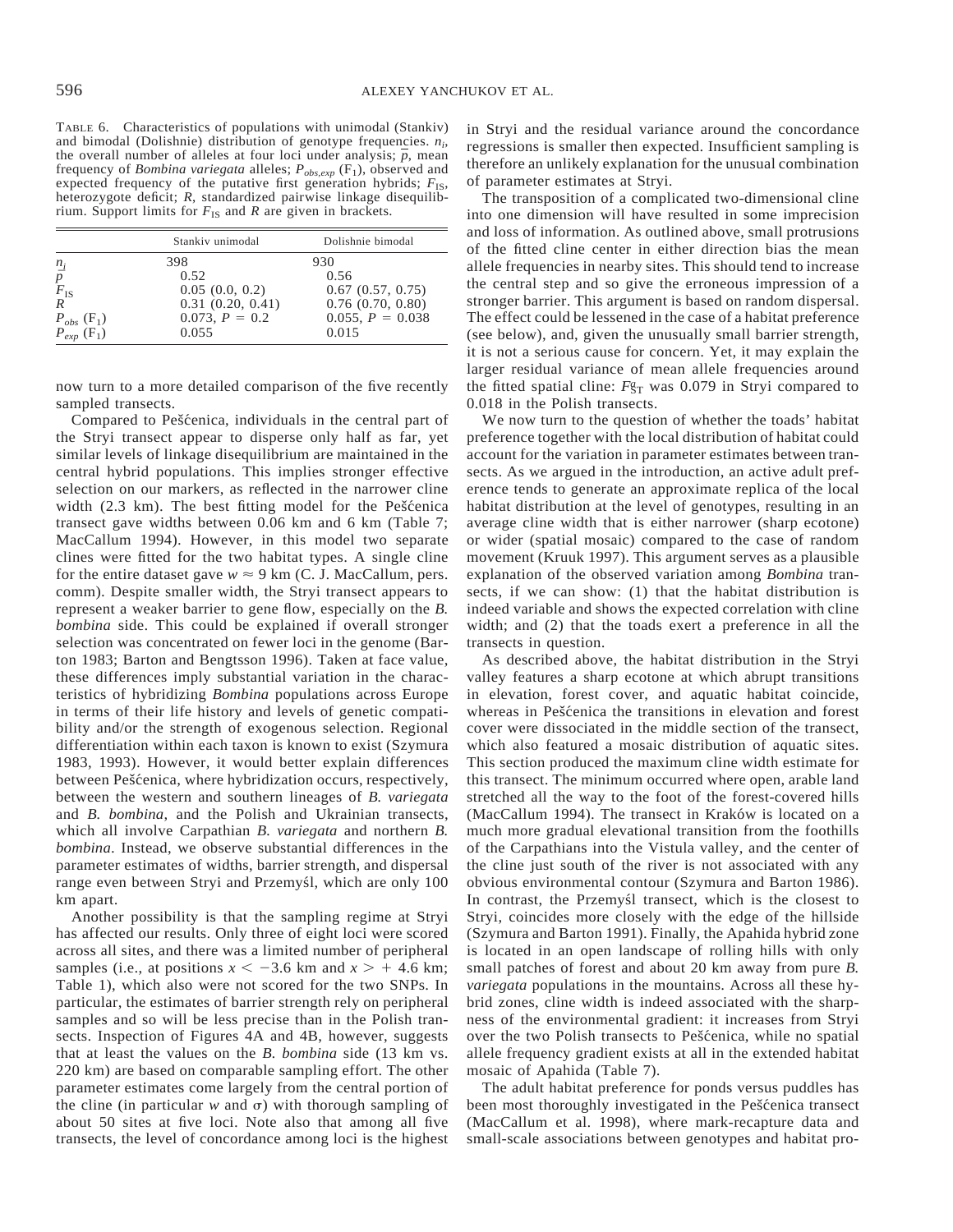TABLE 7. Comparison of characteristics and quantitative parameters of the hybrid zones in different geographical regions. The references are (from left to right): presen<sup>t</sup> paper; Szymura and Barton (1986, 1991); MacCallum (1994); MacCallum et al. (1998); Vines et al. (2003); Gollmann (1987).

| Location                           | Stryi (Ukraine)                                                                             | Kraków, Przemyśl (Poland)                                                                                                                               | Pešćenica (Croatia)                                                                                                             | Apahida (Romania)                                         | Mátra Mountains (Hungary)                                   |
|------------------------------------|---------------------------------------------------------------------------------------------|---------------------------------------------------------------------------------------------------------------------------------------------------------|---------------------------------------------------------------------------------------------------------------------------------|-----------------------------------------------------------|-------------------------------------------------------------|
| Hybridizing Bombina<br>populations | Carpathian B. variegata<br>and northern <i>B. bombina</i>                                   | Carpathian B. variegata<br>and northern <i>B. bombina</i>                                                                                               | western <i>B. variegata</i> and<br>southern <i>B. bombina</i>                                                                   | Carpathian B. variegata<br>and southern <i>B. bombina</i> | Isolated B. variegata<br>and southern <i>B</i> .<br>bombina |
| Altitude (m a.s.l.)                | $250 - 420$                                                                                 | $200 - 300$                                                                                                                                             | $100 - 250$                                                                                                                     | $200 - 500$                                               | $250 - 600$                                                 |
| Landscape transition               | forest to open land, abrupt<br>change of altitude, veg-<br>etation and aquatic hab-<br>itat | forest to open land, gradu-<br>al change of altitude,<br>cline center in the river<br>valley (Kraków) or at<br>the altitudinal transition<br>(Przemyśl) | forest to open land, gradu-<br>al change of altitude,<br>bulge of lowland forest<br>with a mosaic of aquat-<br>ic habitat types | mosaic, no forest, rolling<br>hillsides                   | forest to open land,<br>sharp change of<br>altitudes        |
| Pattern of introgression           | clinal                                                                                      | clinal                                                                                                                                                  | clinal to mosaic                                                                                                                | mosaic                                                    | one-directional, occa-<br>sional                            |
| Distribution of hybrid index       | unimodal to bimodal                                                                         | unimodal                                                                                                                                                | unimodal to flat                                                                                                                | unimodal                                                  | unimodal to bimodal                                         |
| $N$ (individuals)                  | 1146                                                                                        | 3014                                                                                                                                                    | 1764                                                                                                                            | 1034                                                      | 75                                                          |
| $N$ (sites)                        | 72                                                                                          | 57                                                                                                                                                      | 147                                                                                                                             | 116                                                       | 8                                                           |
| Cline width, $w$ (km)              | 2.3                                                                                         | 6.1                                                                                                                                                     | $0.06 - 6.7$ km <sup>1</sup>                                                                                                    | no cline                                                  | no cline                                                    |
| $\sigma$ (km/gen <sup>1/2</sup> )  | 0.50                                                                                        | 0.99                                                                                                                                                    | 1.04                                                                                                                            |                                                           |                                                             |
| $F_{ST}^2$                         | 0.079(0.057, 0.11)                                                                          | $0.018$ $(0.012, 0.028)$                                                                                                                                |                                                                                                                                 |                                                           |                                                             |
| $F_{ST}^3$                         | $-0.018$                                                                                    | 0.0083                                                                                                                                                  | 0.0068                                                                                                                          | 0.033                                                     |                                                             |
| $max$ $F_{IS}$                     | $0.30(0.23 - 0.36)$                                                                         | $0.014(-0.01-0.04)$                                                                                                                                     | $0.23(0.05-0.55)$                                                                                                               | $0.21(0.01-0.5)$                                          |                                                             |
| max LD                             | $0.38(0.34 - 0.38)$                                                                         | $0.22(0.16-0.29)$                                                                                                                                       | 0.39                                                                                                                            | 0.38                                                      |                                                             |
| $\Delta p_{max}$                   | (0.69)                                                                                      |                                                                                                                                                         | 0.16                                                                                                                            | 0.30                                                      |                                                             |

<sup>1</sup> Difference between expected and observed  $F_{ST}$  from residual variation per locus around the concordance regressions, summed over loci.

 ${}^{2}F_{ST}$  from residual variation of  $\bar{p}$  around spatial cline fit.<br><sup>3</sup> Width was computed from a model that fitted separate clines for each habitat type. Because this absorbed a large part of the scatter in the cline compared to the fit of a single cline over all sites.

<sup>4</sup> Estimated difference in mean allele frequency between pairs of ponds and puddles that are no more than 1 km apart. In Stryi, the figure in parentheses is computed only for those pairs that span the cline center.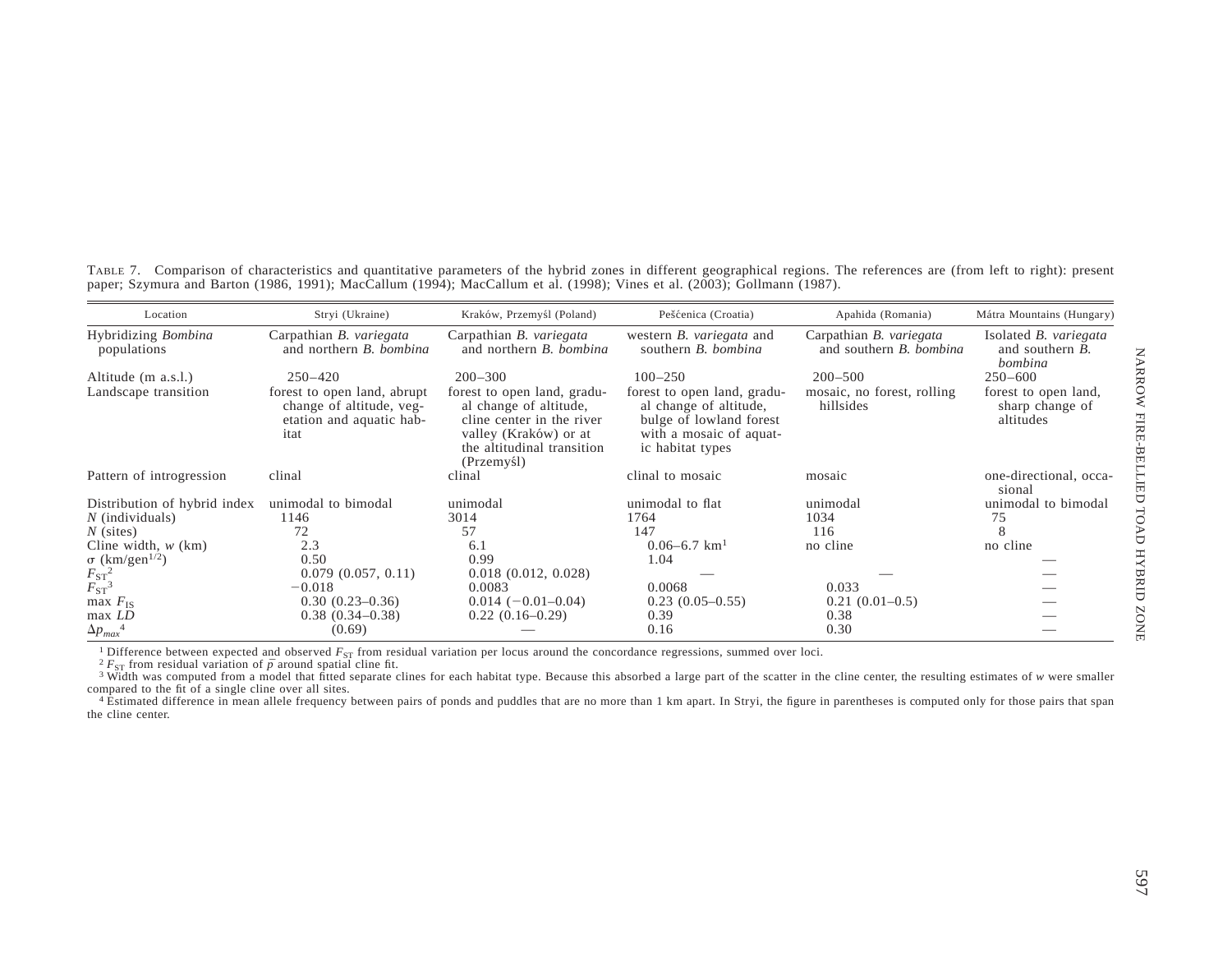vided evidence for extensive movement of adults on a larger spatial scale (max: 1.5 km) than the observed genotype-habitat correlation and direct evidence for nonrandom movement between two neighboring sites of different habitat type. Also, in seven of eight regions of the hybrid zone defined on the basis of terrestrial habitat, the *B. variegata* allele frequency was higher in puddles than in ponds. A highly significant, small-scale correlation between habitat and genotype in a series of 13 artificial pools similarly indicates a preference in Apahida (Vines et al. 2003). Although no detailed ecological data on aquatic sites are available for the Polish transects, temporary habitat at Kraków was more common on the *B. variegata* side, whereas artificial ponds existed throughout the region but tended not to be used by *B. variegata* in the south (Szymura and Barton 1986).

In Stryi, allele frequencies in ponds and puddles differ in the expected direction only in three regions with intermediate allele frequencies, which are all located near the cline center. If pairs of sites within 1 km of each other are considered, then a significant regression of  $\Delta \bar{p}$  on  $\Delta H_{aq}$  rests on six pairs of sites that span the center of the hybrid zone. In other words, the expected patterns arise where the variance in aquatic habitat is greatest. Associations between habitat and allele frequency might similarly exist away from the center, but they will be more difficult to detect, if most aquatic habitat there tends to be either puddle- or pondlike (cf. Fig. 5). Moreover, the very high estimate of  $\Delta p = 0.69$  across the cline center does not accurately reflect the preference strength either, because right at the central allele-frequency step it is confounded with selection. In essence, the effects of selection and habitat preference cannot be separated with our dataset, if they jointly act to steepen the cline at a sharp ecotone.

More generally, the parental taxa are known to reproduce in puddles and semipermanent ponds, respectively, throughout their distribution ranges, that is, in the absence of the other taxon and even though they must frequently encounter the opposite habitat type (Günther and Schneeweiss 1996; Nöllert and Günther 1996). The suite of taxon differences (see introduction) strongly suggests that this choice is adaptive. As long as hybrid individuals also express habitat preference, if in diminished strength, it should play a role in the hybrid zone. In particular, the coincident transitions of aquatic habitat, vegetation cover, and elevation at Stryi should aid in its manifestation. An indication of this comes from the Dolishnie site, where more *B. variegata*–like individuals were found closer to the forest edge, whereas *B. bombina*–like hybrids tended to be out in the open. The same pattern was also observed by MacCallum (1994) in a Pešćenica site at the forest edge.

If we accept for the moment that regional variation in hybrid zone shape is largely determined by the joint effects of habitat distribution and habitat preference, then does this hypothesis offer new plausible interpretations for the parameter estimates at Stryi? The smaller dispersal estimate in Stryi (0.5 km vs. 1.0 km) then applies to the ecotone only and reflects the reduced rate at which the toads cross it. The narrow cline width is largely a result of this dispersal pattern rather than of stronger selection. Nevertheless, the ecotone is only a partial barrier, as seen in the intermediate allele frequencies on either side of the step (Fig. 4A). Those animals

that do cross it introduce less recombined genomes on the other side than would be expected under random movement. So, introgressed marker alleles away from the cline center are still associated with the negatively selected genetic background, which in turn could explain the steeper allele frequency gradients at the periphery. Together with the relatively small step in allele frequency, this effect causes the seemingly weak barrier to gene flow. Finally, the true strength of the habitat preference may be on the order seen in the other two hybrid zones ( $\Delta \bar{p} \approx 0.2{\text -}0.3$  for the opposite habitat types), but its estimate in Stryi is inflated by selection in the cline center.

Of course, we do not rule out that intrinsic differences between *Bombina* populations across Europe also play a role. In fact, it would be very likely that allelic variation among regional subgroups of the pure taxa causes variation in the compatibility of the genomes across transects. But our analysis shows that all the necessary components are in place to cause variation in hybrid zone structure as a consequence of the distinctly different habitat distributions across transects.

It is interesting to compare the *Bombina* case with other hybrid systems where comparative mapping of habitat and markers/traits has been carried out across transects. For example, in the contact zone between two subspecies of the land snail *Albinaria hyppolyti*, the narrower transect occurs at a sharp ecotone (Schilthuizen and Lombaerts 1995). But even the wider transect is still narrow relative to the locally very gradual transition of habitat. In fact, the authors argue that exogenous selection might not be very important in this hybrid zone. Narrow clines relative to the environmental gradient were also found in the detailed analysis of two *Gryllus* transects (Ross and Harrison 2002). In these cases, endogenous selection might create a sufficiently strong barrier to gene flow, which is independent of habitat. Therefore the habitat-related traits cannot follow the environmental gradient more closely. Thus, while a hybrid zone may be fixed in place by an environmental gradient, its properties as a barrier to gene flow might still depend on a more complex interplay of forces. Related observations are the existence of particularly steep clines at physical barriers to gene flow (e.g., rivers; Jackson 1992; Raufaste et al. 2005). Note, however, that the Stryi River, which runs perpendicular to the hybrid zone, appears to have the opposite effect: the wide river cline introduces *B. variegata* alleles far into *B. bombina* territory and is most likely a result of passive transport during frequent flooding events. Barriers to dispersal can also be created by a low density of suitable habitats. In the *Bombina* hybrid zone in Austria, genetically distinct populations that were separated by just a few hundred meters had little opportunity to exchange genes because previously suitable intervening habitat had been degraded (Gollmann 1984, 1996). Low-quality habitats may reduce the fitness of those individuals that do actually settle there (thus creating a density trough; Barton 1980), and so center the hybrid zone on it (e.g., as seen in *Podisma* grasshoppers; Barton and Hewitt 1981). All of these cases should differ subtly in the effective selection experienced by neutral genetic variants in the center and in the periphery of the hybrid zone. Their net effect on the strength of barriers to gene flow remains to be investigated in theoretical analyses.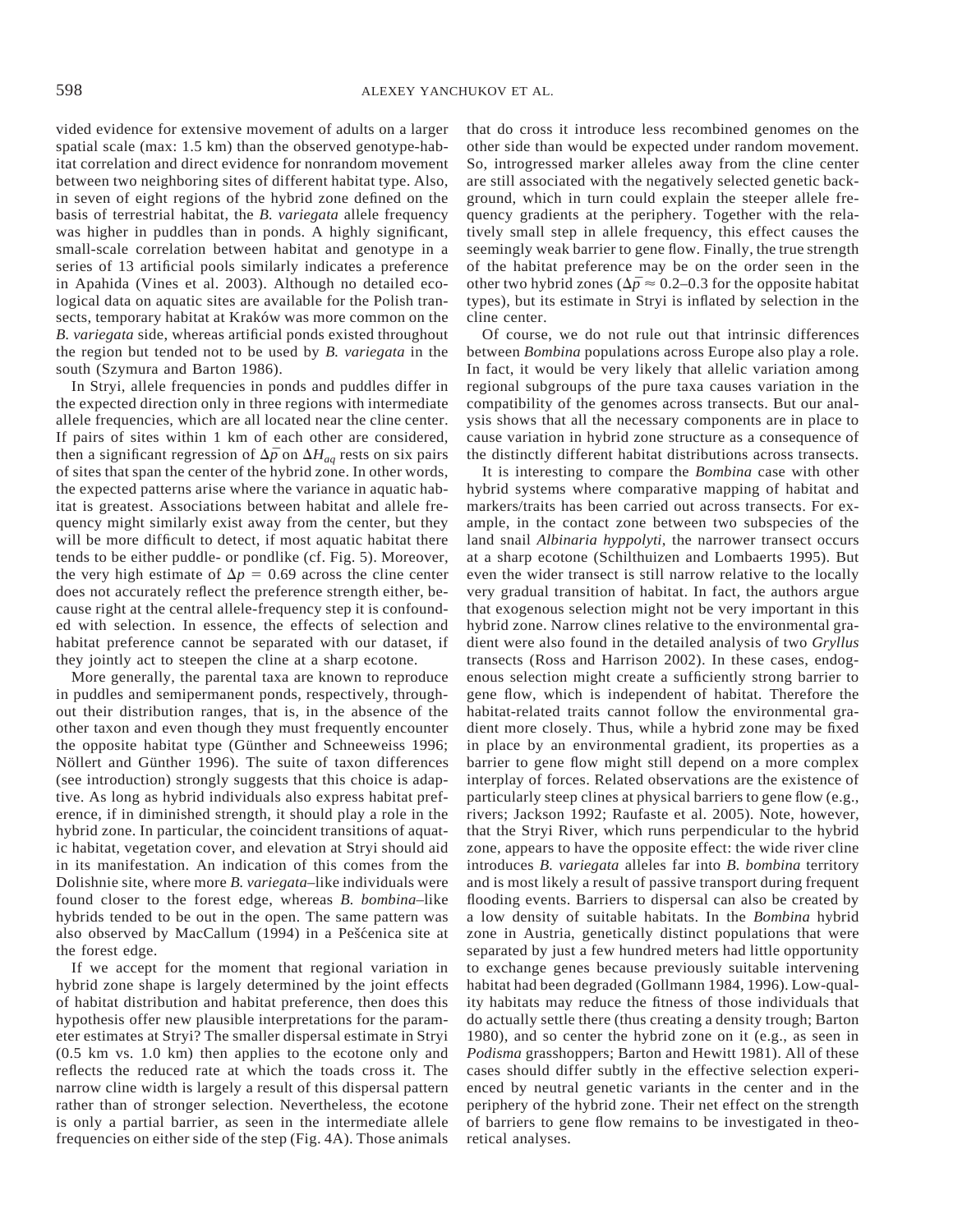# *Heterogeneity in Local Population Structure*

The *Bombina* hybrid zone has been cited as a perfect example of a unimodal hybrid zone, where existing isolation mechanisms fail to keep the taxa separate (Jiggins and Mallet 2000). However, the data from Dolishnie and Stankiv provide striking examples of bimodal as well as unimodal local hybrid populations in the center of the same transect. A few bimodal populations were also present in most other *Bombina* hybrid zones such as Kraków (Szymura and Barton 1991), Pešćenica (MacCallum et al. 1998), Kostajnica (Szymura 1993), in the Slovak karst region (Gollmann et al. 1988), and in the Hungarian Matra Mountains (Gollmann 1987). These may in some cases be transient patterns. In the Slovak karst region, for example, where *B. bombina* occurs on a high plateau, *B. variegata* sporadically immigrates into some of these same sites. Also, when heavy rainfall facilitates movement, bimodal aggregations may be found in habitat that serves merely as a stop-over place for both taxa. Similarly, in the hybrid zone between *Chorthippus* grasshoppers, local extinctions generate vacant patches that are then recolonized by both pure taxa (Bridle and Butlin 2002). As the example of the Dolishnie population shows, habitat heterogeneity within a site may also lead to a bimodal distribution of genotypes. It is unknown whether the effect is strong enough to cause assortative mating and/or whether the genotype distribution is maintained by the continued influx of relatively pure genotypes. Analyses of mating patterns in *Bombina* hybrid populations have so far been carried out in ecologically homogeneous sites and failed to reject the null hypothesis of random mating (Nürnberger et al. 2005; Vines and Barton 2003). Given the sporadic occurrence and potentially variable fate of bimodal populations the *Bombina* hybrid zone and elsewhere, we caution against the inference of long-term dynamics of a complex genetic interaction between differentiated taxa based on snapshot data of local genotype distributions.

To conclude, we have presented an analysis of a very narrow clinal hybrid zone between *B. bombina* and *B. variegata* near Stryi, Ukraine, located on a sharp ecotone where transitions in vegetation cover, elevation, and aquatic habitat coincide. We argue that habitat preference plays a significant role in separating the two taxa, as it does in previously studied transects near Pešćenica, Croatia (MacCallum et al. 1998), and near Apahida, Romania (Vines et al. 2003). In the Stryi valley, we infer that habitat preference results in reduced dispersal across the ecotone and so creates a steeper allelefrequency gradient than would be expected under random movement. A key question remains, however. What is the combined effect of habitat distribution and habitat preference on the barrier to gene flow relative to the case of random movement across an environmental step? At this point we can only speculate. The preference generates assortative mating by habitat and so tends to maintain parental gene combinations. Those individuals that make mistakes introduce relatively less recombined genomes into the opposite gene pool and should experience relatively stronger selection. A stronger barrier to gene flow results. But in an extended mosaic there will actually be more exchange between the two gene pools because of many more points of contact. The

interplay of these forces is complex (Kruuk 1997) and awaits thorough theoretical analysis.

#### ACKNOWLEDGMENTS

Much of the present work was done during the Ph.D. studentship of A. Yanchukov in the Schmalhausen Institute of Zoology in Kiev, Ukraine. D. Kotyashko helped much with the fieldwork, and E. Polyakova and A. Efimenko kindly provided accommodations in Stryi. We thank G. Gollmann, R. Harrison, A. Porter, T. Vines, and an anonymous reviewer for helpful comments on an earlier version of the manuscript and C. MacCallum for permission to use the habitat score data for Pešćenica. This work was supported by a Ph.D. stipend from the National Academy of Sciences of Ukraine, short-term stipends from DAAD and Queen Jadwiga Fund at Jagiellonian University of Kraków, and the Royal Society of London NATO/FCO fellowship to AY, KBN 3P04C 055 24 grant to JMS and SH, and DFG grant no. Nu51/2-1 to BN.

#### LITERATURE CITED

- Barandun, J., and H.-U. Reyer. 1998. Reproductive ecology of *Bombina variegata*: habitat use. Copeia 1998:497–500.
- Barton, N. H. 1979. Gene flow past a cline. Heredity 43:333–339. -. 1980. The fitness of hybrids between two chromosomal races of the grasshopper *Podisma pedestris*. Heredity 45:47–59.
- ———. 1983. Multilocus clines. Evolution 37:454–471.
- 2000. Estimating multilocus linkage disequilibria. Heredity 84:373–389.
- Barton, N. H., and S. J. Baird. 1996. ANALYSE 1.30. Available via http://helios.bto.ed.ac.uk/evolgen.
- Barton, N. H., and B. O. Bengtsson. 1986. The barrier to genetic exchange between hybridising populations. Heredity 57: 357–376.
- Barton, N. H., and K. S. Gale. 1993. Genetic analysis of hybrid zones. Pp. 13–45 *in* R. G. Harrison, ed. Hybrid zones and the evolutionary process. Oxford Univ. Press, Oxford. U.K.
- Barton, N. H., and G. M. Hewitt. 1981. The genetic basis of hybrid inviability between two chromosomal races of the grasshopper *Podisma pedestris*. Heredity 47:367–383.
- Bridle, J. R., and R. K. Butlin. 2002. Mating signal variation and bimodality in a mosaic hybrid zone between *Chorthippus* grasshopper species. Evolution 56:1184–1198.
- Cain, M. L., V. Andreasen, and D. J. Howard. 1999. Reinforcing selection is effective under a relatively broad set of conditions in a mosaic hybrid zone. Evolution 53:1343–1353.
- Czopkowa, G., and J. Czopek. 1955. The vascularization of the respiratory surfaces in *Bombina variegata*. Bull. Acad. Pol. Sci. 3:313–318.
- Edwards, A. W. F. 1972. Likelihood. Cambridge Univ. Press, Princeton, NJ.
- Gollmann, G. 1984. Allozymic and morphological variation in the hybrid zone between *Bombina bombina* and *Bombina variegata* (Anura, Discoglossidae) in north-eastern Austria. Z. Zool. Syst. Evol. Forsch. 22:51–64.
- ———. 1987. *Bombina bombina* and *Bombina variegata* in the Ma´ tra Mountains (Hungary): new data on distribution and hybridization (Amphibia, Anura, Discoglossidae). Amphibia-Reptilia 8:213–224.
- ———. 1996. Structure and dynamics of a hybrid zone in *Bombina* (Amphibia: Anura: Discoglossidae). Isr. J. Zool. 42:121–133.
- Gollmann, G., P. Roth, and W. Hödl. 1988. Hybridisation between the fire-bellied toads *Bombina bombina* and *Bombina variegata* in the karst regions of Slovakia and Hungary. J. Evol. Biol. 1:  $3 - 14.$
- Günther, R., and N. Schneeweiss. 1996. Rotbauchunke, *Bombina bombina* (Linnaeus, 1761). Pp. 215–232 *in* R. Günther, ed. Die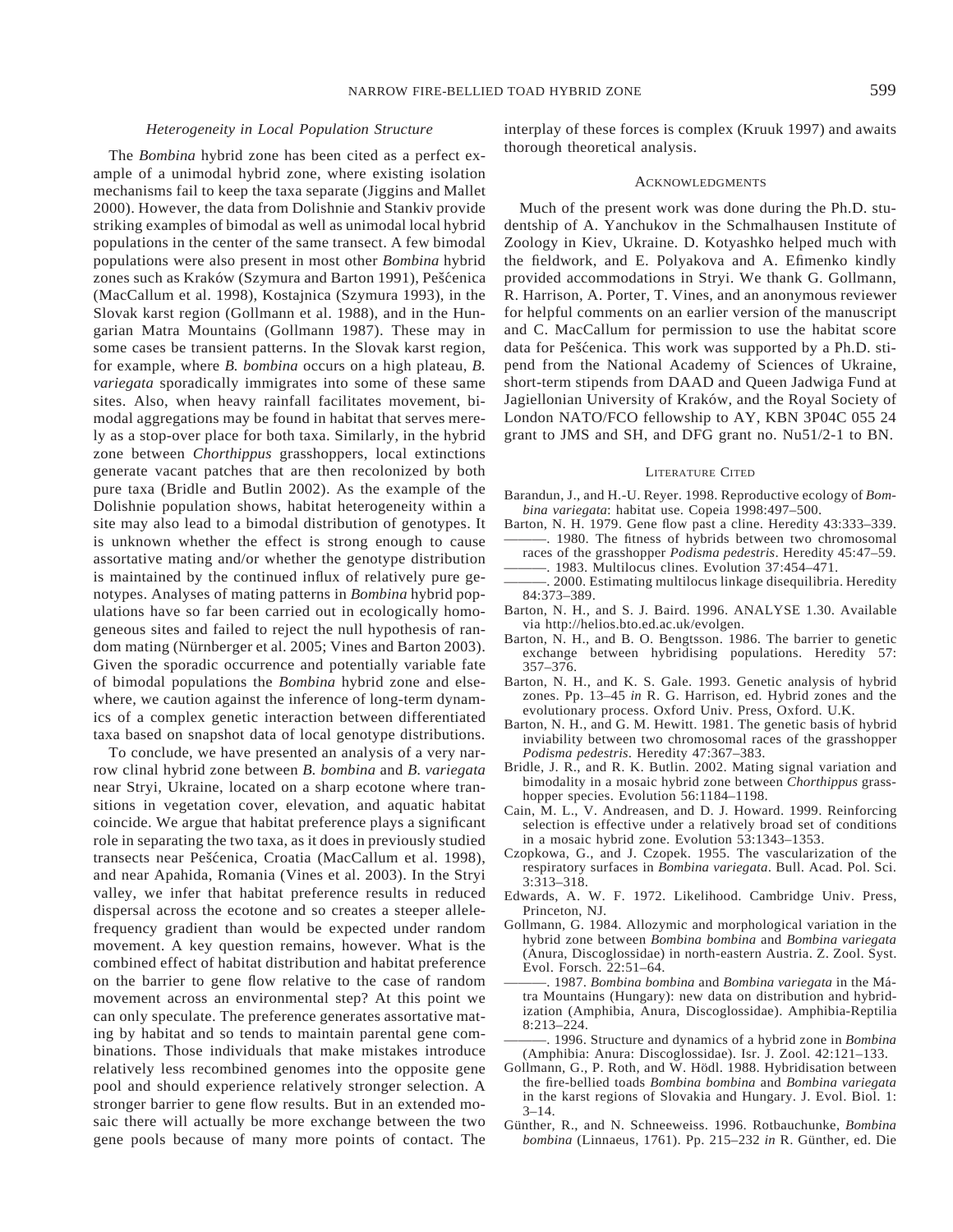Amphibien und Reptilien Deutschlands. Gustav Fischer Verlag, Jena, Germany.

- Hofman, S. 2002. Przepływ genów w obrębie strefy mieszańcowej kumaków. Ph.D. diss., Uniwersytet Jagielloński, Kraków.
- Horbulewicz, L. 1927. Rozmieszczenie geograficzne kumaków i traszek na przestrzeni powiatów Sambor, Drohobycz i Stryi. Bull. Int. Acad. Polon. Sci. Lett. Cracovie 8:87–112.
- . 1933. Die geographische Verbreitung der Bombinator Arten im Bereiche der Bezirke Dobromil-Przemyśl-Jarosław. Kosmos (Lwów) A 58:209–223.
- Howard, D. J, and G. L. Waring. 1991. Topographic diversity, zone width, and the strength of reproductive isolation in a zone of overlap and hybridization. Evolution 45:1120–1135.
- Jackson, K. S. 1992. The population dynamics of a hybrid zone in the alpine grasshopper *Podisma pedestris*: an ecological and genetical investigation. Ph.D. diss., University College, London.
- Jiggins, C. D., and J. Mallet. 2000. Bimodal hybrid zones and speciation. Trends Ecol. Evol. 15:250–255.
- Kruuk, L. E. B. 1997. Barriers to gene flow: a *Bombina* (fire-bellied toad) hybrid zone and multilocus cline theory. Ph.D. diss., University of Edinburgh.
- Kruuk, L. E. B., S. J. E. Baird, K. S. Gale, and N. H. Barton. 1999a. A comparison of multilocus clines maintained by environmental adaptations or by selection against hybrids. Genetics 153: 1959–1971.
- Kruuk, L. E. B., J. S. Gilchrist, and N. H. Barton. 1999b. Hybrid dysfunction in fire-bellied toads (*Bombina*). Evolution 53: 1611–1616.
- MacCallum, C. J. 1994. Adaptation and habitat preference in a hybrid zone between *Bombina bombina* and *Bombina variegata* in Croatia. Ph.D. diss., University of Edinburgh.
- MacCallum, C. J., B. Nürnberger, N. H. Barton, and J. M. Szymura. 1998. Habitat preference in the *Bombina* hybrid zone in Croatia. Evolution 52:227–239.
- Marshall, J. C., and J. W. Sites. 2001. A comparison of nuclear and mitochondrial cline shapes in a hybrid zone in the *Sceloporus grammicus* complex (Squamata; Phrynosomatidae). Mol. Ecol. 10:435–449.
- Méhely, L. 1892. Beitrage zur Kenntnis der Bombinator-Arten, sowie deren Standorte und Verbreitung in Ungarn. Math. Nat. Ber. Ungarn 10:55–79.
- Metropolis, N., A. Rosenbluth, M. Rosenbluth, A. Teller, and E. Teller. 1953. Equation of state calculations by fast computing machines. J. Chem. Phys. 21:1087–1092.
- Michałowski, J. 1958. Rozmieszczenie geograficzne kumaków (*Bombina* Oken) między Wisłą, Skawą i Rabą (województwo krakowskie). Acta Zool. Crac. 3:247–275.
- Moore, W. S., and J. T. Price. 1993. Nature of selection in the northern flicker hybrid zone and its implications for speciation theory. Pp. 196–225 *in* R. G. Harrison, ed. Hybrid zones and the evolutionary process. Oxford Univ. Press, Oxford, U.K.
- Nagylaki, T. 1975. Conditions for the existence of clines. Genetics 80:595–615.
- Nöllert, A., and R. Günther. 1996. Gelbbauchunke, *Bombina variegata* (Linnaeus, 1758). Pp. 232–252 *in* R. Günther, ed. Die Amphibien und Reptilien Deutschlands. Gustav Fischer Verlag, Jena, Germany.
- Nürnberger, B., S. Hofman, B. Förg-Brey, G. Praetzel, A. Maclean, J. M. Szymura, S. M. Abbot, and N. H. Barton. 2003. A linkage

map for hybridising toads *Bombina bombina* and *Bombina variegata* (Anura: Discoglossidae). Heredity 91:136–142.

- Nürnberger, B., N. H. Barton, L. E. B. Kruuk, and T. H. Vines. 2005. Mating patterns in a *Bombina* hybrid zone: inferences from adult and full sib genotypes. Heredity 94:247–257.
- Peacock, A. C., S. L. Bunting, and K. G. Queen. 1965. Serum protein electrophoresis in acrylamide gel patterns from normal human subject. Science 147:1451–1455.
- Rafińska, A. 1991. Reproductive biology of the fire-bellied toads, *Bombina bombina* and *B. variegata* (Anura, Discoglossidae): egg size, cluch size and larval period length differences. Biol. J. Linn. Soc. Lond. 43:197–210.
- Raufaste, N., A. Orth, K. Belkhir, D. Senet, C. Smadja, S. J. E. Baird, F. Bonhomme, B. Dod, and P. Boursot. 2005. Inferences of selection and migration in the Danish house mouse hybrid zone. Bio. J. Linn. Soc. 84:593–616.
- Reichwaldt, E. 1999. Der Einfluss vom Prädatoren auf die Kaulquappen hybridisierender Unken (*Bombina*, Discoglossidae, Amphibia): Entwicklung, Morphologie und Verhalten. Diploma thesis, University of Munich.
- Ross, C. L., and R. G. Harrison. 2002. A fine-scale spatial analysis of the mosaic hybrid zone between *Gryllus* and *Gryllus pennsylvanicus*. Evolution 56:2296–2312.
- Scherbak, N. N., and N. Scherban. 1980. Amphibians and reptiles of Ukrainian carpathians. Nauka, Kiev, Ukraine. (In Russian).
- Schilthuizen, M., and M. Lombaerts. 1995. Life on the edge: a hybrid zone in *Albinaria hippolyti* from Crete. Biol. J. Linn. Soc. 54:111–138.
- Slatkin, M. 1973. Gene flow and selection in a cline. Genetics 75: 733–756.
- Sokal, R. R., and F. J. Rohlf. 1995. Biometry. 3rd ed. W. H. Freeman, New York.
- Szymura, J. M. 1983. Genetic differentiation between the hybridizing species *Bombina bombina* and *Bombina variegata* (Salientia, Discoglossidae) in Poland. Amphibia-Reptilia 4:137–145.
- ———. 1993. Analysis of hybrid zones with *Bombina*. Pp. 261– 289 *in* R. G. Harrison, ed. Hybrid zones and the evolutionary process. Oxford Univ. Press, Oxford, U.K.
- ———. 1995. Inheritance of allozyme loci in *Bombina*: one linkage group established. Biochem. Genet. 33:167–172.
- Szymura, J. M., and N. H. Barton. 1986. Genetic analysis of a hybrid zone between the fire-bellied toads *Bombina bombina* and *B. variegata*, near Cracow in southern Poland. Evolution 40: 1141–1159.
- 1991. The genetic structure of the hybrid zone between the fire-bellied toads *Bombina bombina* and *B. variegata*: comparisons between transects and between loci. Evolution 45:237–261.
- Szymura, J. M., T. Uzzell, and C. Spolsky. 2000. Mitochondrial DNA variation in hybridizing fire-bellied toads, *Bombina bombina* and *B. variegata*. Mol. Ecol. 9:891–899.
- Vines, T. H., and N. Barton. 2003. A new approach to detecting mixed families. Mol. Ecol. 12:1999–2002.
- Vines, T. H., S. C. Köhler, M. Thiel, I. Ghira, T. R. Sands, C. J. MacCallum, N. H. Barton, and B. Nürnberger. 2003. The maintenance of reproductive isolation in a mosaic hybrid zone between the fire-bellied toads *Bombina bombina* and *B. variegata*. Evolution 57:1876–1888.
- Vorndran, I. C., E. Reichwald, and B. Nürnberger. 2002. Does differential susceptibility to predation on tadpoles stabilize the *Bombina* hybrid zone? Ecology 86:1648–1659.

Corresponding Editor: R. Harrison